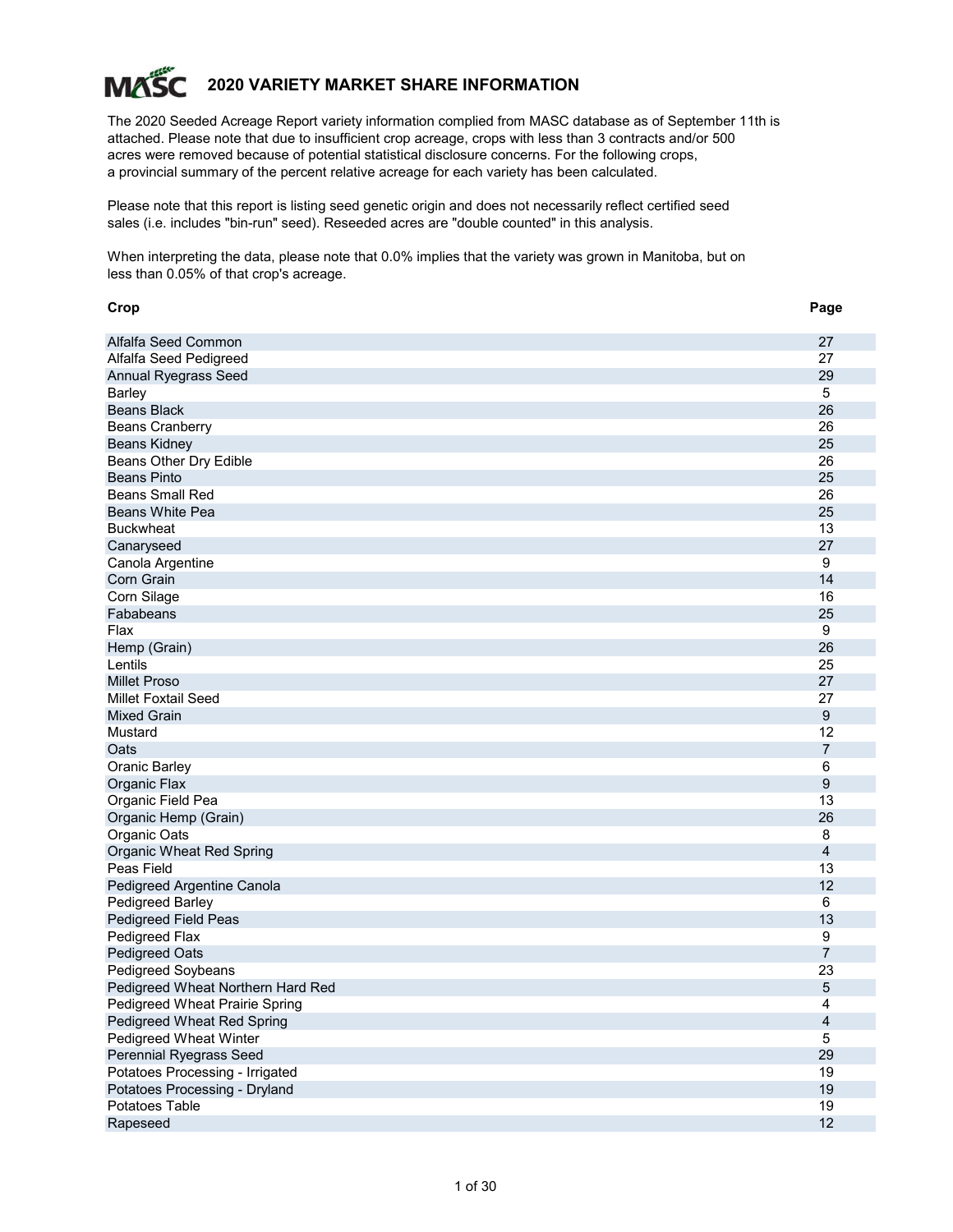| Crop                          | Page |
|-------------------------------|------|
| Rye Fall - Hybrid             | 8    |
| Rye Fall - Open Pollinated    | 8    |
| Soybeans                      | 20   |
| Sunflowers (Oil)              | 12   |
| Sunflowers (Non Oil)          | 12   |
| <b>Tall Fescue Seed</b>       | 30   |
| <b>Timothy Seed Pedigreed</b> | 28   |
| <b>Triticale</b>              | 8    |
| <b>Triticale Winter</b>       | 8    |
| Wheat Northern Hard Red       | 5    |
| Wheat Durum                   | 5    |
| Wheat Hard White Spring       | 4    |
| <b>Wheat Other Spring</b>     | 5    |
| <b>Wheat Prairie Spring</b>   | 4    |
| Wheat Red Spring              | 3    |
| <b>Wheat Winter</b>           | 5    |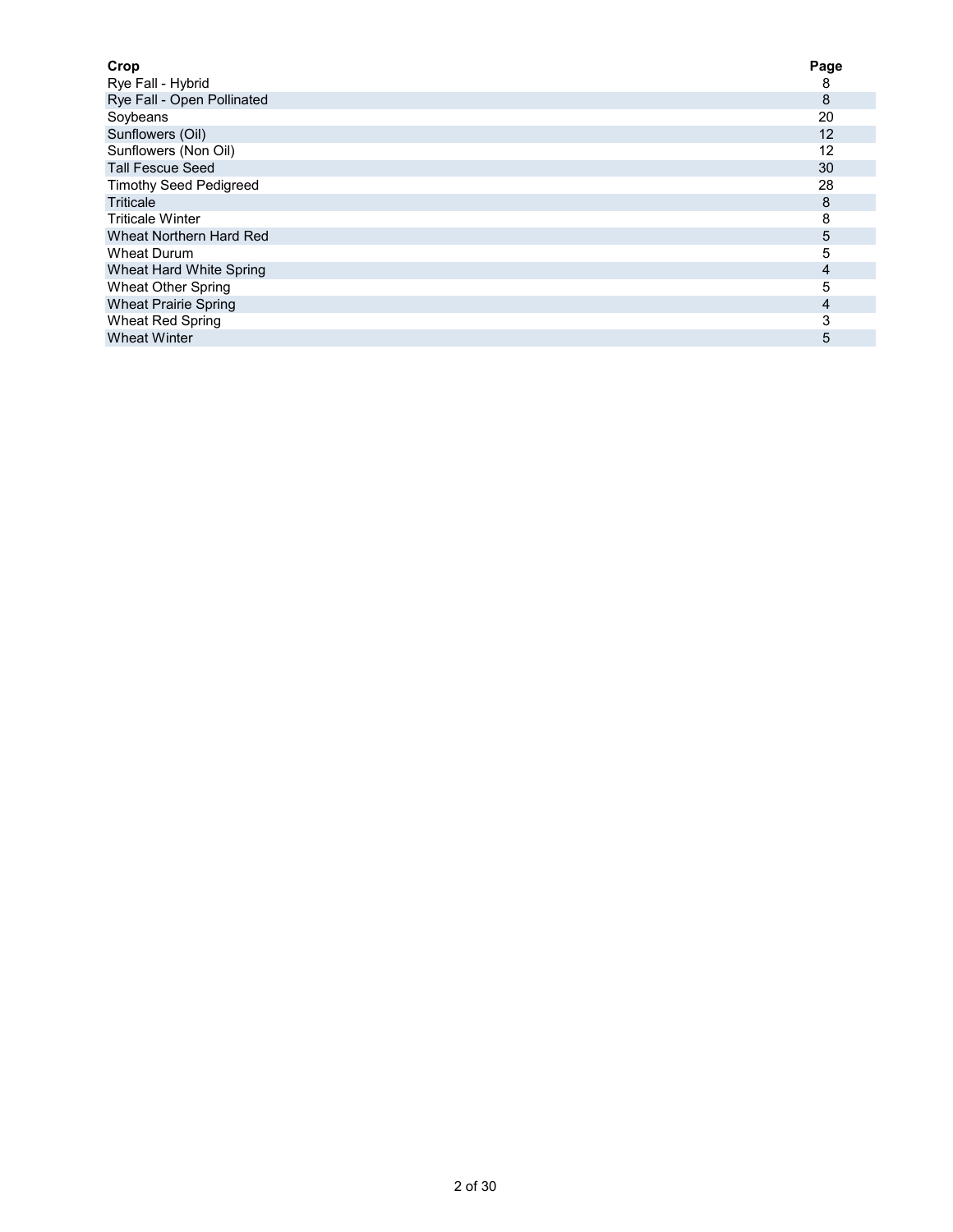### **WHEAT RED SPRING - 2020 MANITOBA VARIETY ACREAGE REPORT**

| AAC BRANDON          | 62.6% | <b>Based on</b> |
|----------------------|-------|-----------------|
| <b>AAC VIEWFIELD</b> | 11.8% | 2,660,220       |
| AAC ELIE             | 5.7%  | <b>Acres</b>    |
| AAC REDBERRY         | 5.1%  | <b>Reported</b> |
| CARDALE              | 2.6%  |                 |
| <b>BOLLES</b>        | 2.1%  |                 |
| <b>CDC LANDMARK</b>  | 1.9%  |                 |
| <b>AAC TISDALE</b>   | 1.2%  |                 |
| AAC CAMERON          | 0.9%  |                 |
| <b>CDC PLENTIFUL</b> | 0.8%  |                 |
| <b>CARBERRY</b>      | 0.8%  |                 |
| AAC ALIDA            | 0.6%  |                 |
| <b>SY TORACH</b>     | 0.5%  |                 |
| <b>GLENN</b>         | 0.5%  |                 |
| <b>CDC STANLEY</b>   | 0.4%  |                 |
| <b>CDC HUGHES</b>    | 0.4%  |                 |
| <b>CDC VR MORRIS</b> | 0.2%  |                 |
| AAC CONNERY          | 0.2%  |                 |
| <b>AC DOMAIN</b>     | 0.2%  |                 |
| <b>SY GABBRO</b>     | 0.2%  |                 |
| <b>CS DAYBREAK</b>   | 0.2%  |                 |
| 5604HR CL            | 0.2%  |                 |
| AAC REDWATER         | 0.2%  |                 |
| 5605HR CL            | 0.2%  |                 |
| CDC GO               | 0.1%  |                 |
| <b>AC BARRIE</b>     | 0.1%  |                 |
| <b>CDC IMAGINE</b>   | 0.1%  |                 |
| <b>CDC TITANIUM</b>  | 0.1%  |                 |
| AAC STARBUCK         | 0.1%  |                 |
| <b>HARVEST</b>       | 0.1%  |                 |
| <b>MUCHMORE</b>      | 0.1%  |                 |
| <b>AC SPLENDOR</b>   | 0.1%  |                 |
| WASKADA              | 0.1%  |                 |
| <b>AC STETTLER</b>   | 0.0%  |                 |
| AAC WHEATLAND        | 0.0%  |                 |
| AAC WARMAN           | 0.0%  |                 |
| NO VAR               | 0.0%  |                 |
| <b>AC INTREPID</b>   | 0.0%  |                 |
| <b>KANE</b>          | 0.0%  |                 |
| SY SOVITE            | 0.0%  |                 |
| <b>KATEPWA</b>       | 0.0%  |                 |
| <b>CDC TEAL</b>      | 0.0%  |                 |
| <b>CDC ABOUND</b>    | 0.0%  |                 |
| <b>WR859 CL</b>      | 0.0%  |                 |
| <b>CDC UTMOST</b>    | 0.0%  |                 |
| <b>AAC W1876</b>     | 0.0%  |                 |
| <b>CDC BRADWELL</b>  | 0.0%  |                 |
| SY 433               | 0.0%  |                 |
| AAC LEROY            | 0.0%  |                 |
| <b>AAC RUSSELL</b>   | 0.0%  |                 |
| <b>AC EATONIA</b>    | 0.0%  |                 |
| <b>SUPERB</b>        | 0.0%  |                 |
| 5500HR               | 0.0%  |                 |
| <b>UNITY VB</b>      | 0.0%  |                 |
| <b>FIELDSTAR</b>     | 0.0%  |                 |
| <b>AAC BAILEY</b>    | 0.0%  |                 |
| AAC JATHARIA         | 0.0%  |                 |
| <b>CDC ORTONA</b>    | 0.0%  |                 |
| PT599                | 0.0%  |                 |
| <b>SHELLY</b>        | 0.0%  |                 |
| AAC MAGNET           | 0.0%  |                 |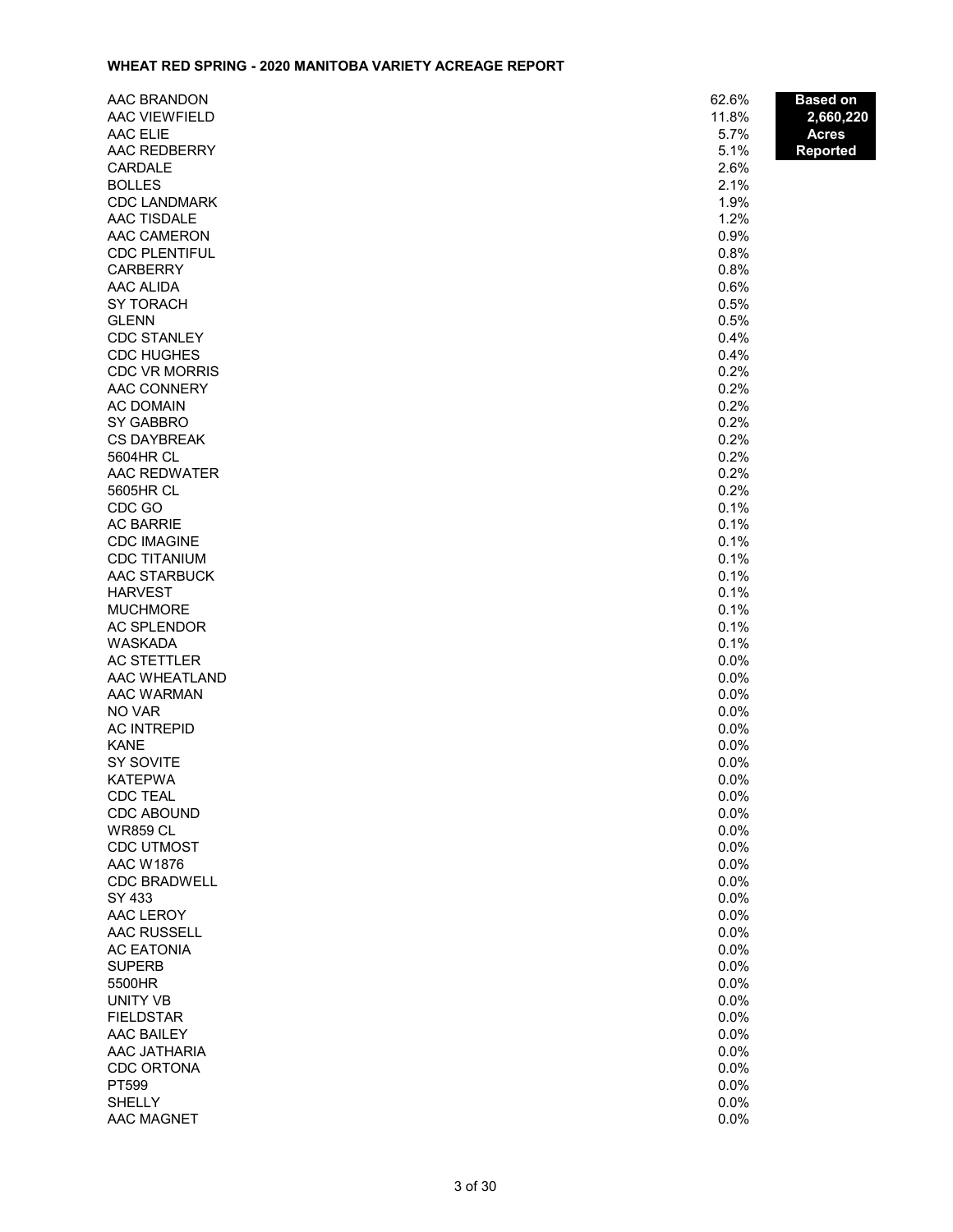#### **PEDIGREED WHEAT RED SPRING - 2020 MANITOBA VARIETY ACREAGE REPORT**

| AAC BRANDON         | 29.6%   | <b>Based on</b> |
|---------------------|---------|-----------------|
| AAC STARBUCK        | 20.9%   | 67,221          |
| AAC VIEWFIELD       | 10.1%   | <b>Acres</b>    |
| AAC WHEATLAND       | 9.9%    | <b>Reported</b> |
| <b>BOLLES</b>       | 5.6%    |                 |
| AAC REDBERRY        | 4.6%    |                 |
| AAC ELIE            | 4.1%    |                 |
| AAC LEROY           | 2.8%    |                 |
| <b>AAC TISDALE</b>  | 2.3%    |                 |
| <b>CS DAYBREAK</b>  | 1.8%    |                 |
| SY TORACH           | 1.7%    |                 |
| CARDALE             | 1.3%    |                 |
| <b>CDC HUGHES</b>   | 1.0%    |                 |
| <b>CDC LANDMARK</b> | 0.9%    |                 |
| AAC CAMERON         | 0.8%    |                 |
| SY GABBRO           | 0.8%    |                 |
| AAC ALIDA           | 0.5%    |                 |
| <b>CDC TITANIUM</b> | 0.4%    |                 |
| <b>CDC ORTONA</b>   | 0.4%    |                 |
| PT599               | 0.2%    |                 |
| SY CAST             | 0.2%    |                 |
| AAC REDSTAR         | 0.2%    |                 |
| AAC CONNERY         | $0.0\%$ |                 |
| <b>BW 5044</b>      | 0.0%    |                 |

### **ORGANIC WHEAT RED SPRING - 2020 MANITOBA VARIETY ACREAGE REPORT**

| AAC BRANDON          | 38.9% | <b>Based on</b> |
|----------------------|-------|-----------------|
| <b>CDC LANDMARK</b>  | 20.8% | 8,045           |
| AAC REDBERRY         | 7.5%  | <b>Acres</b>    |
| <b>BOLLES</b>        | 5.8%  | <b>Reported</b> |
| AAC TISDALE          | 5.2%  |                 |
| CARDALE              | 4.7%  |                 |
| AAC ALIDA            | 3.5%  |                 |
| AC CADILLAC          | 3.5%  |                 |
| <b>CDC PLENTIFUL</b> | 2.3%  |                 |
| AAC ELIE             | 2.1%  |                 |
| <b>CDC TEAL</b>      | 1.7%  |                 |
| <b>GLENN</b>         | 1.1%  |                 |
| <b>MUCHMORE</b>      | 1.0%  |                 |
| AAC CAMERON          | 1.0%  |                 |
| <b>CARBERRY</b>      | 0.9%  |                 |

#### **WHEAT HARD WHITE SPRING - 2020 MANITOBA VARIETY ACREAGE REPORT**

| <b>SNOWBIRD</b><br><b>SNOWSTAR</b>                                 | 29.3%<br>70.7%                  | <b>Based on</b><br>1,301<br><b>Acres</b><br><b>Reported</b>  |
|--------------------------------------------------------------------|---------------------------------|--------------------------------------------------------------|
| <b>WHEAT PRAIRIE SPRING - 2020 MANITOBA VARIETY ACREAGE REPORT</b> |                                 |                                                              |
| SY ROWYN<br>AAC PENHOLD<br>CS ACCELERATE<br>AAC GOODWIN            | 51.1%<br>29.0%<br>12.1%<br>7.8% | <b>Based on</b><br>40,732<br><b>Acres</b><br><b>Reported</b> |
| PEDIGREED PRAIRIE SPRING - 2020 MANITOBA VARIETY ACREAGE REPORT    |                                 | Racod on                                                     |

SY ROWYN AAC PENHOLD **Reported**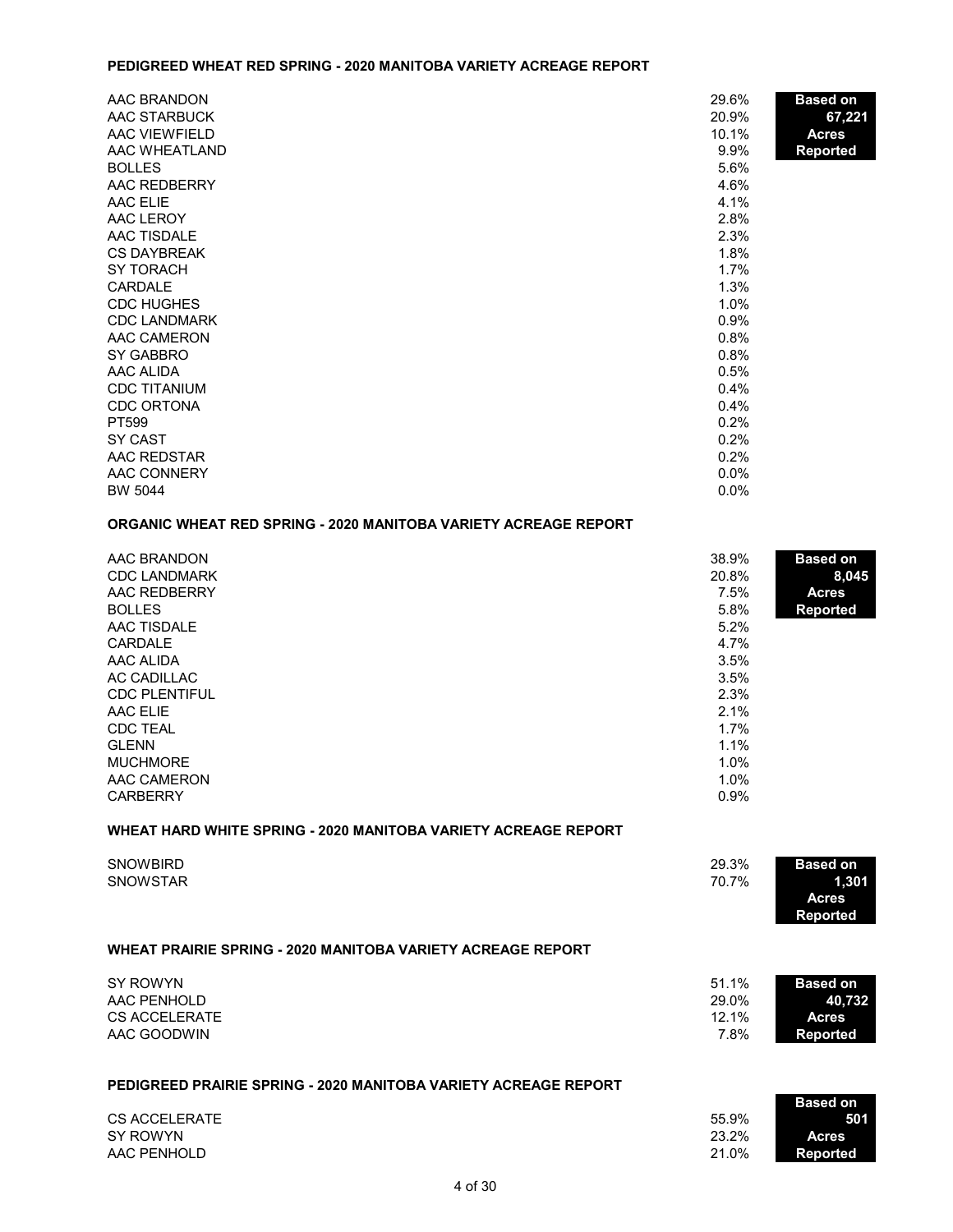|  | WHEAT DURUM - 2020 MANITOBA VARIETY ACREAGE REPORT |  |  |
|--|----------------------------------------------------|--|--|
|--|----------------------------------------------------|--|--|

| <b>AC TRANSCEND</b><br><b>AAC GRAINLAND</b><br><b>CDC FORTITUDE</b><br><b>CDC PRECISION</b>                                                                                                               | 78.3%<br>8.5%<br>7.1%<br>6.1%                                                          | <b>Based on</b><br>3,821<br><b>Acres</b><br><b>Reported</b>   |
|-----------------------------------------------------------------------------------------------------------------------------------------------------------------------------------------------------------|----------------------------------------------------------------------------------------|---------------------------------------------------------------|
| WHEAT NORTHERN HARD RED - 2020 MANITOBA VARIETY ACREAGE REPORT                                                                                                                                            |                                                                                        |                                                               |
| <b>FALLER</b><br><b>PROSPER</b><br><b>ELGIN ND</b><br>NO VAR<br>AAC TRADITION                                                                                                                             | 76.1%<br>23.1%<br>0.4%<br>0.3%<br>0.1%                                                 | <b>Based on</b><br>135,583<br><b>Acres</b><br><b>Reported</b> |
| PEDIGREED WHEAT NORTHERN HR - 2020 MANITOBA VARIETY ACREAGE REPORT                                                                                                                                        |                                                                                        |                                                               |
| <b>FALLER</b><br><b>PROSPER</b><br>NO VAR                                                                                                                                                                 | 73.2%<br>20.3%<br>6.5%                                                                 | <b>Based on</b><br>2,465<br><b>Acres</b><br><b>Reported</b>   |
| <b>WHEAT OTHER SPRING - 2020 MANITOBA VARIETY ACREAGE REPORT</b>                                                                                                                                          |                                                                                        |                                                               |
| <b>PASTEUR</b><br><b>SY VALDA</b><br><b>AC ANDREW</b><br><b>BOLLES</b><br>NO VAR<br><b>SELKIRK</b>                                                                                                        | 45.5%<br>21.1%<br>16.6%<br>9.8%<br>5.8%<br>1.3%                                        | <b>Based on</b><br>3,587<br><b>Acres</b><br><b>Reported</b>   |
| <b>WHEAT WINTER - 2020 MANITOBA VARIETY ACREAGE REPORT</b>                                                                                                                                                |                                                                                        |                                                               |
| AAC ELEVATE<br>AAC GATEWAY<br><b>EMERSON</b><br>AAC WILDFIRE<br><b>CDC FALCON</b><br><b>CDC BUTEO</b><br>AAC GOLDRUSH<br>NO VAR<br><b>VOLUNTEER</b>                                                       | 33.7%<br>30.4%<br>25.1%<br>4.1%<br>3.1%<br>2.8%<br>0.5%<br>0.2%<br>0.2%                | <b>Based on</b><br>27,453<br><b>Acres</b><br><b>Reported</b>  |
| PEDIGREED WHEAT WINTER - 2020 MANITOBA VARIETY ACREAGE REPORT                                                                                                                                             |                                                                                        |                                                               |
| <b>EMERSON</b><br>AAC GOLDRUSH<br>AAC ELEVATE<br>AAC WILDFIRE                                                                                                                                             | 45.8%<br>25.3%<br>15.7%<br>13.2%                                                       | <b>Based on</b><br>1,560<br><b>Acres</b><br><b>Reported</b>   |
| <b>BARLEY - 2020 MANITOBA VARIETY ACREAGE REPORT</b>                                                                                                                                                      |                                                                                        |                                                               |
| <b>CDC AUSTENSON</b><br><b>CONLON</b><br>AAC SYNERGY<br><b>CDC COPELAND</b><br>AAC CONNECT<br><b>AC METCALFE</b><br><b>CANMORE</b><br><b>CELEBRATION</b><br><b>CDC FRASER</b><br><b>NEWDALE</b><br>NO VAR | 30.8%<br>15.6%<br>9.5%<br>8.2%<br>6.2%<br>5.2%<br>3.7%<br>3.6%<br>2.8%<br>2.8%<br>1.7% | <b>Based on</b><br>371,821<br><b>Acres</b><br><b>Reported</b> |

TRADITION 1.4%<br>CDC MAVERICK 1.2%

CDC MAVERICK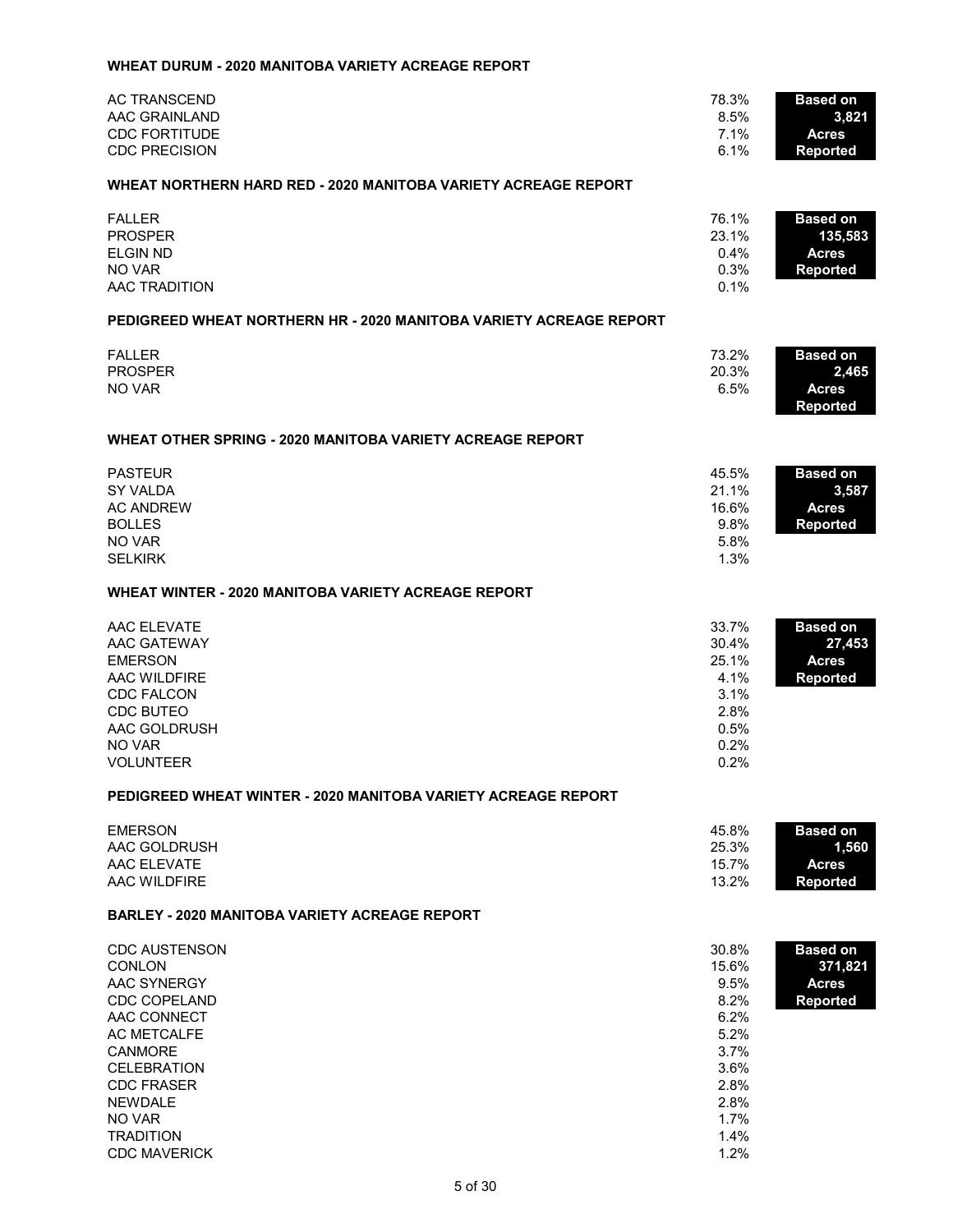| <b>BARLEY - continued</b> |         |
|---------------------------|---------|
| <b>CLAYMORE</b>           | 1.2%    |
| <b>CHAMPION</b>           | 1.1%    |
| CDC BOW                   | 1.0%    |
| <b>LEGACY</b>             | 0.5%    |
| <b>OREANA</b>             | 0.5%    |
| <b>CDC COWBOY</b>         | 0.5%    |
| AB CATTLELAC              | 0.4%    |
| STELLAR-ND                | 0.4%    |
| <b>ROBUST</b>             | 0.3%    |
| <b>CDC MCGWIRE</b>        | 0.2%    |
| <b>BENTLEY</b>            | 0.2%    |
| <b>DESPERADO</b>          | 0.2%    |
| <b>CDC KINDERSLEY</b>     | 0.1%    |
| <b>CDC ANDERSON</b>       | 0.1%    |
| <b>LACEY</b>              | 0.1%    |
| <b>ASCENSION</b>          | 0.1%    |
| <b>SIRISH</b>             | 0.1%    |
| <b>CDC COPPER</b>         | 0.1%    |
| <b>AC RANGER</b>          | 0.1%    |
| <b>BONANZA</b>            | 0.1%    |
| <b>SUMMIT</b>             | $0.0\%$ |
| AC OXBOW                  | 0.0%    |
| <b>CDC YORKTON</b>        | $0.0\%$ |
| <b>ALSTON</b>             | $0.0\%$ |
| <b>VOLUNTEER</b>          | $0.0\%$ |
| <b>INNOVATION</b>         | 0.0%    |
| <b>OCEANIK</b>            | $0.0\%$ |
| <b>BEDFORD</b>            | 0.0%    |
| AAC GOLDMAN               | 0.0%    |

# **PEDIGREED BARLEY - 2020 MANITOBA VARIETY ACREAGE REPORT**

| <b>CDC AUSTENSON</b> | 29.7% | <b>Based on</b> |
|----------------------|-------|-----------------|
|                      |       |                 |
| AAC CONNECT          | 17.1% | 11,321          |
| <b>CDC COPELAND</b>  | 6.7%  | <b>Acres</b>    |
| <b>CONLON</b>        | 6.2%  | <b>Reported</b> |
| <b>CDC MAVERICK</b>  | 4.6%  |                 |
| <b>CLAYMORE</b>      | 4.4%  |                 |
| AAC SYNERGY          | 4.2%  |                 |
| <b>CDC COPPER</b>    | 3.9%  |                 |
| <b>OREANA</b>        | 3.8%  |                 |
| <b>TRADITION</b>     | 3.6%  |                 |
| AB CATTLELAC         | 2.6%  |                 |
| <b>CDC FRASER</b>    | 2.6%  |                 |
| <b>CELEBRATION</b>   | 2.4%  |                 |
| <b>ALTORADO</b>      | 2.4%  |                 |
| <b>CANMORE</b>       | 2.3%  |                 |
| AC METCALFE          | 1.2%  |                 |
| CDC BOW              | 1.2%  |                 |
| NEWDALE              | 1.1%  |                 |
| <b>ESMA</b>          | 0.0%  |                 |

# **ORGANIC BARLEY - 2020 MANITOBA VARIETY ACREAGE REPORT**

| <b>CDC AUSTENSON</b> | 48.4%<br><b>Based on</b> |  |
|----------------------|--------------------------|--|
| <b>CDC COPELAND</b>  | 26.5%<br>2.728           |  |
| NEWDALE              | $9.0\%$<br>Acres         |  |
| AC METCALFE          | 7.7%<br>Reported         |  |
| <b>CONLON</b>        | 5.4%                     |  |
| <b>CONQUEST</b>      | 3.1%                     |  |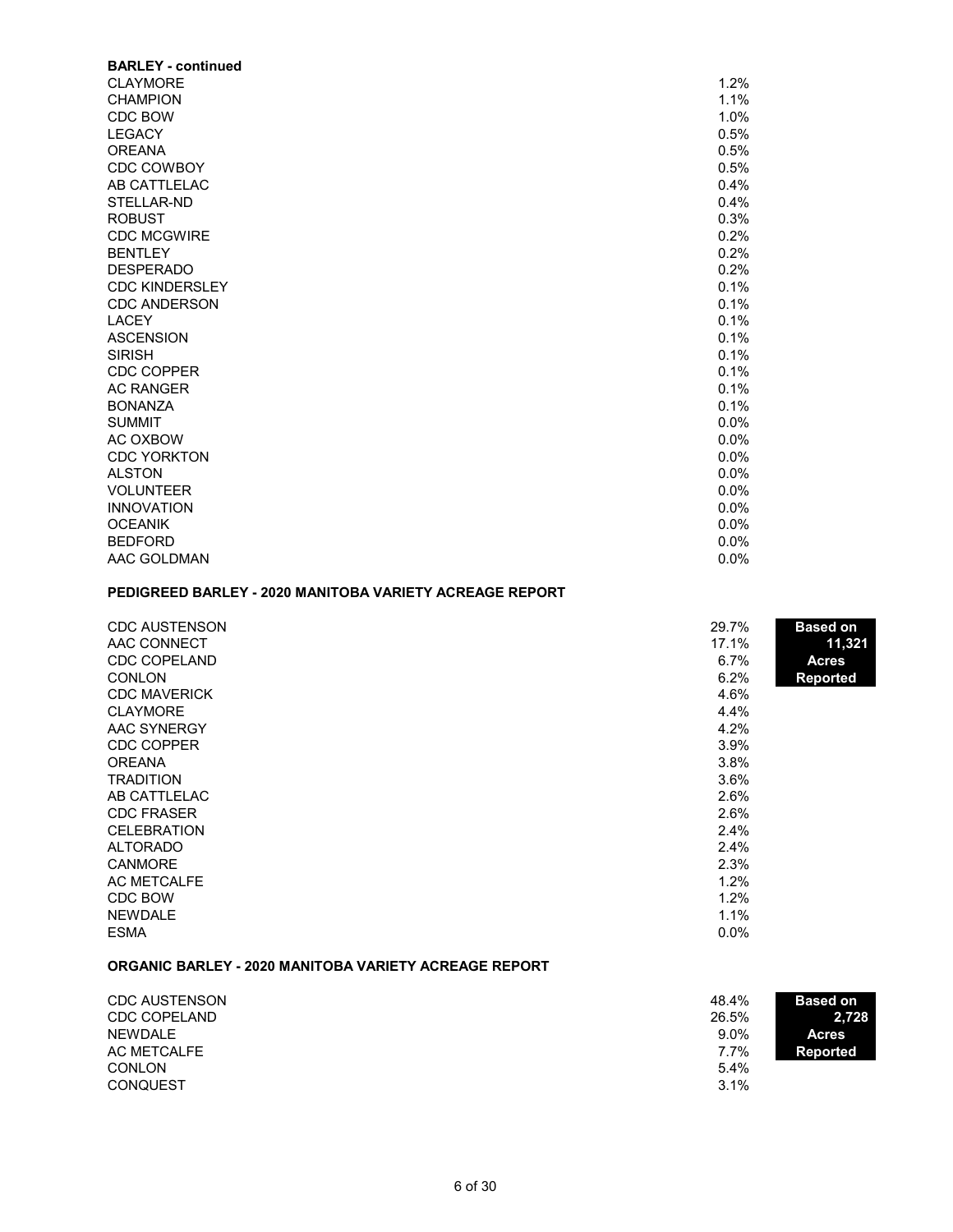#### **OATS - 2020 MANITOBA VARIETY ACREAGE REPORT**

| <b>CS CAMDEN</b>     | 35.3% | <b>Based on</b> |
|----------------------|-------|-----------------|
| <b>SUMMIT</b>        | 33.0% | 624,199         |
| <b>ORE3542M</b>      | 7.6%  | <b>Acres</b>    |
| <b>SOURIS</b>        | 4.5%  | Reported        |
| <b>CDC ARBORG</b>    | 3.2%  |                 |
| <b>CDC HAYMAKER</b>  | 2.6%  |                 |
| <b>ORE3541M</b>      | 2.4%  |                 |
| <b>PINNACLE</b>      | 1.9%  |                 |
| NO VAR               | 1.9%  |                 |
| <b>AC MORGAN</b>     | 1.3%  |                 |
| CDC SO-I             | 0.9%  |                 |
| <b>LEGGETT</b>       | 0.6%  |                 |
| <b>FURLONG</b>       | 0.6%  |                 |
| <b>HAYWIRE</b>       | 0.5%  |                 |
| <b>CDC BALER</b>     | 0.5%  |                 |
| <b>CDC MORRISON</b>  | 0.3%  |                 |
| <b>AC ASSINIBOIA</b> | 0.3%  |                 |
| <b>BIG BROWN</b>     | 0.3%  |                 |
| <b>CDC DANCER</b>    | 0.3%  |                 |
| <b>TRIPLE CROWN</b>  | 0.3%  |                 |
| <b>CDC NASSER</b>    | 0.2%  |                 |
| <b>GEHL</b>          | 0.1%  |                 |
| <b>TRIACTOR</b>      | 0.1%  |                 |
| <b>STRIDE</b>        | 0.1%  |                 |
| <b>AC MUSTANG</b>    | 0.1%  |                 |
| <b>CANMORE</b>       | 0.1%  |                 |
| <b>RONALD</b>        | 0.1%  |                 |
| <b>ROBERT</b>        | 0.1%  |                 |
| <b>DERBY</b>         | 0.1%  |                 |
| <b>KARA</b>          | 0.1%  |                 |
| AAC JUSTICE          | 0.1%  |                 |
| <b>SUTTON</b>        | 0.1%  |                 |
| <b>RIEL</b>          | 0.1%  |                 |
| <b>DUMONT</b>        | 0.0%  |                 |
| <b>RANDOM</b>        | 0.0%  |                 |
| CANOE                | 0.0%  |                 |
| <b>CDC NORSEMAN</b>  | 0.0%  |                 |
| AAC NICOLAS          | 0.0%  |                 |
| <b>JORDAN</b>        | 0.0%  |                 |
| <b>FIDLER</b>        | 0.0%  |                 |
| AAC DOUGLAS          | 0.0%  |                 |
| <b>NAVARO</b>        | 0.0%  |                 |
| CASCADE              | 0.0%  |                 |
| <b>CDC BOYER</b>     | 0.0%  |                 |
| <b>CALIBRE</b>       | 0.0%  |                 |
| <b>BUFF</b>          | 0.0%  |                 |
| AAC BULLET           | 0.0%  |                 |
| <b>AC MEDALLION</b>  | 0.0%  |                 |
| <b>DRUMMOND</b>      | 0.0%  |                 |
| <b>MAGNUM</b>        | 0.0%  |                 |
| <b>HARMON</b>        | 0.0%  |                 |
| <b>AC MARIE</b>      | 0.0%  |                 |
| <b>VOLUNTEER</b>     | 0.0%  |                 |
| <b>CDC ENDURE</b>    | 0.0%  |                 |

# **PEDIGREED OATS - 2020 MANITOBA VARIETY ACREAGE REPORT**

| <b>CS CAMDEN</b>    | 34.7%   | <b>Based on</b> |
|---------------------|---------|-----------------|
| <b>SUMMIT</b>       | 19.9%   | 22.844          |
| ORE3542M            | 17.8%   | <b>Acres</b>    |
| <b>CDC ARBORG</b>   | $9.0\%$ | Reported        |
| <b>CDC HAYMAKER</b> | 5.8%    |                 |
| <b>ORE3541M</b>     | 4.5%    |                 |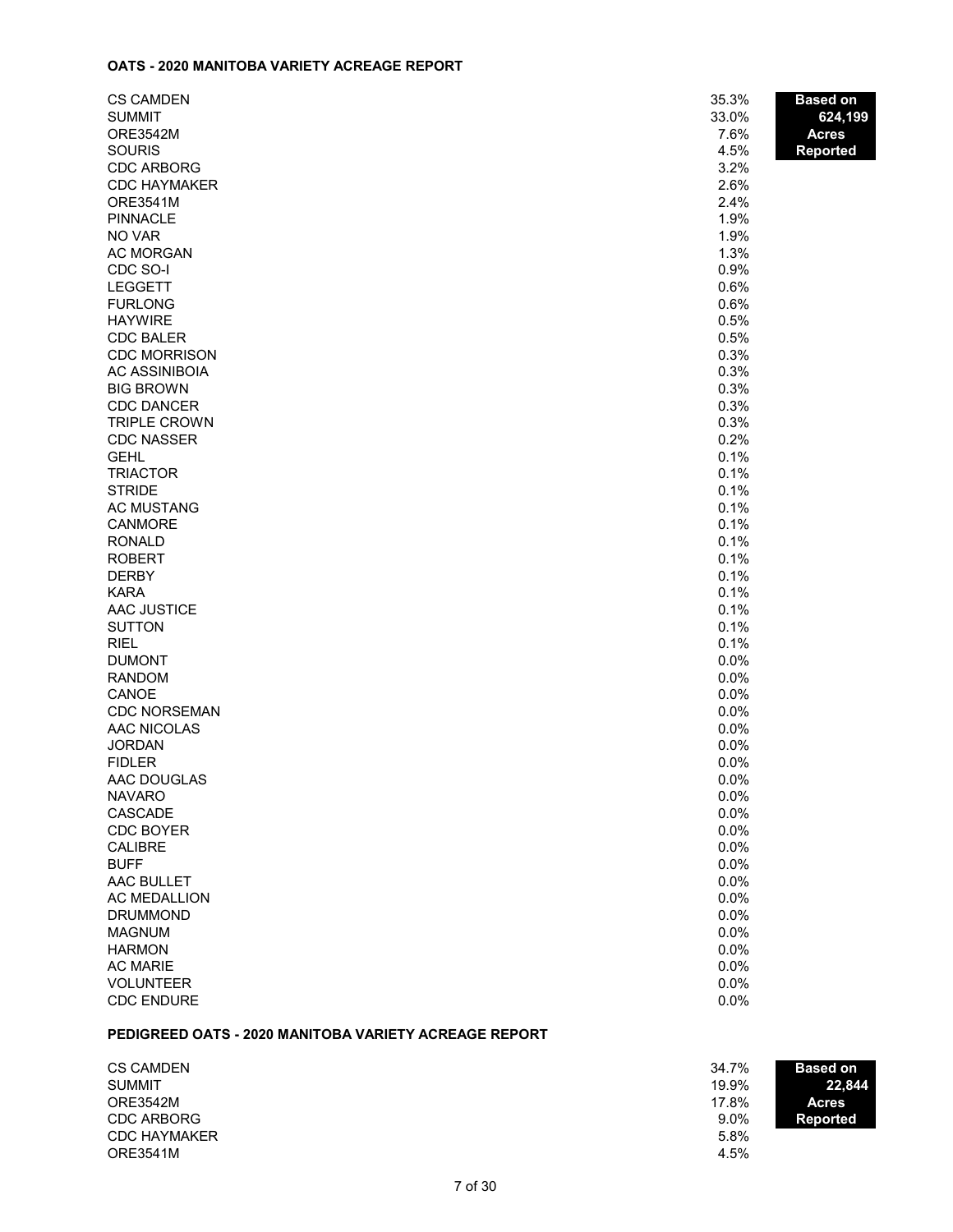| 1.6%    |
|---------|
| 1.4%    |
| 1.3%    |
| 1.2%    |
| 1.0%    |
| 0.9%    |
| $0.4\%$ |
| 0.3%    |
| 0.3%    |
| $0.0\%$ |
|         |

# **ORGANIC OATS - 2020 MANITOBA VARIETY ACREAGE REPORT**

| <b>CS CAMDEN</b><br><b>SOURIS</b> | 35.5%<br><b>Based on</b><br>25.9%<br>5,169 |  |
|-----------------------------------|--------------------------------------------|--|
| <b>SUMMIT</b>                     | 22.3%<br><b>Acres</b>                      |  |
| <b>CDC DANCER</b>                 | 8.7%<br><b>Reported</b>                    |  |
| <b>STRIDE</b>                     | 2.6%                                       |  |
| <b>PINNACLE</b>                   | 1.7%                                       |  |
| <b>ORE3541M</b>                   | 1.2%                                       |  |
| <b>ORE3542M</b>                   | 1.0%                                       |  |
| NO VAR                            | 0.7%                                       |  |
| <b>AC MORGAN</b>                  | 0.5%                                       |  |

#### **FALL RYE - HYBRID - 2020 MANITOBA VARIETY ACREAGE REPORT**

| <b>KWS BONO</b>     | 38.2% | <b>Based on</b> |
|---------------------|-------|-----------------|
| <b>KWS GATANO</b>   | 26.0% | 60.939          |
| <b>GUTTINO</b>      | 20.2% | <b>Acres</b>    |
| <b>KWS DANIELLO</b> | 12.6% | Reported        |
| <b>BRASETTO</b>     | 2.0%  |                 |
| NO VAR              | 0.8%  |                 |
| <b>KWS TRENIANO</b> | 0.3%  |                 |

# **FALL RYE - OPEN POLLINATED - 2020 MANITOBA VARIETY ACREAGE REPORT**

| <b>HAZLET</b><br><b>DANKO</b><br><b>PRIMA</b><br>NO VAR<br><b>VOLUNTEER</b> | 74.2%<br><b>Based on</b><br>8.2%<br>8.1%<br>7.0%<br><b>Reported</b><br>1.1% | 39,557<br><b>Acres</b> |
|-----------------------------------------------------------------------------|-----------------------------------------------------------------------------|------------------------|
| <b>PUMA</b><br>AC RIFLE<br><b>AC REMINGTON</b>                              | 0.8%<br>0.5%<br>0.1%                                                        |                        |

#### **TRITICALE - 2020 MANITOBA VARIETY ACREAGE REPORT**

| NO VAR          | 55.5% | <b>Based on</b> |
|-----------------|-------|-----------------|
| <b>ELEVATOR</b> | 22.2% | 1.422           |
| <b>BREVIS</b>   | 10.6% | <b>Acres</b>    |
| <b>SUNRAY</b>   | 6.3%  | <b>Reported</b> |
| <b>BUNKER</b>   | 5.4%  |                 |

# **TRITICALE WINTER - 2020 MANITOBA VARIETY ACREAGE REPORT**

| NO VAR        | 53.8%<br><b>Based on</b> |
|---------------|--------------------------|
| <b>FRIDGE</b> | 40.0%<br>1,354           |
| <b>PIKA</b>   | 6.1%<br><b>Acres</b>     |
|               | <b>Reported</b>          |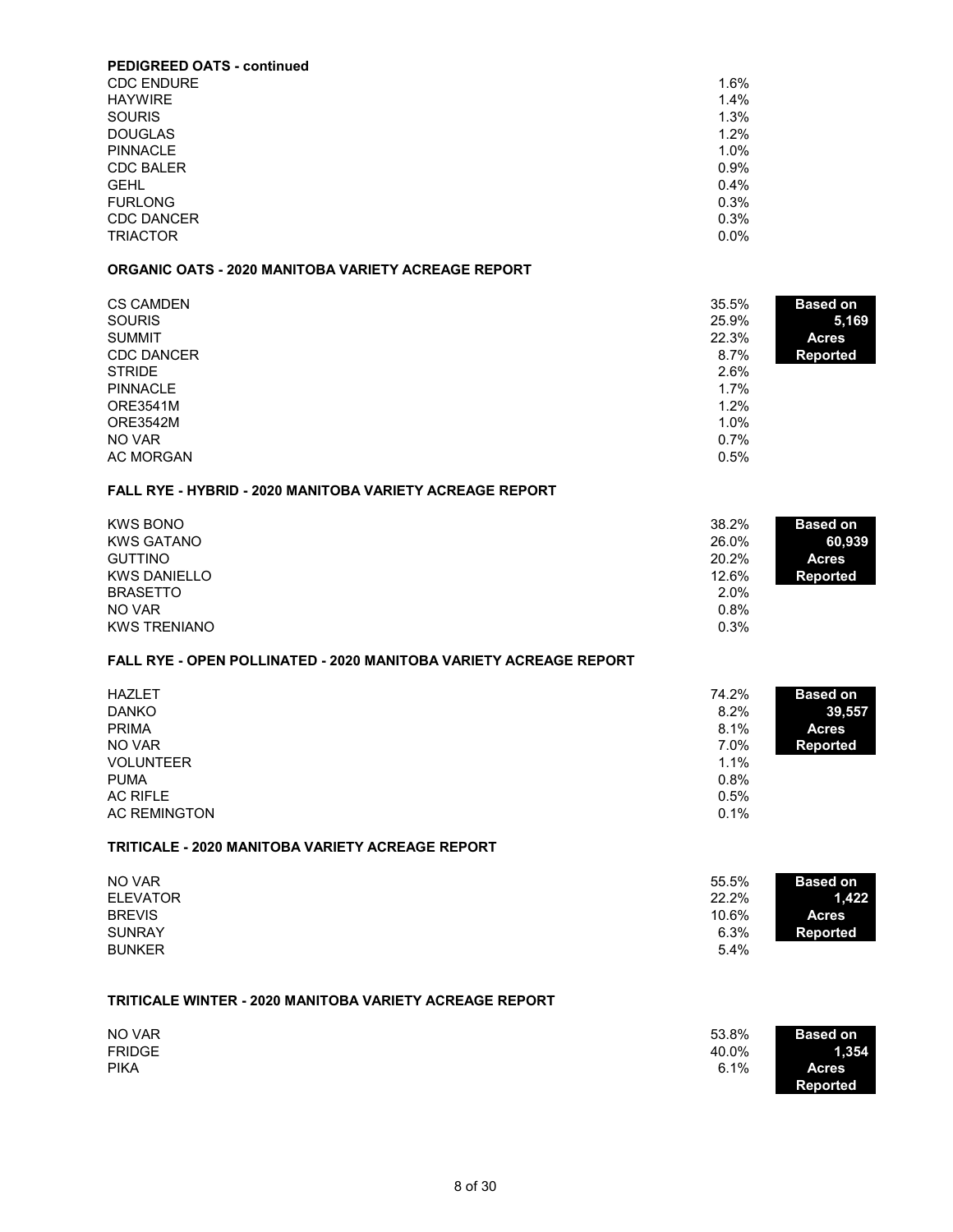**7,452 Acres Reported**

#### **FLAX - 2020 MANITOBA VARIETY ACREAGE REPORT**

| <b>CDC GLAS</b>        | 31.2%   | <b>Based on</b> |
|------------------------|---------|-----------------|
| <b>CDC SORREL</b>      | 15.2%   | 45,213          |
| <b>CDC BETHUNE</b>     | 11.3%   | <b>Acres</b>    |
| <b>CDC NEELA</b>       | 10.8%   | <b>Reported</b> |
| AAC BRAVO              | 8.1%    |                 |
| <b>WESTLIN 72</b>      | 5.0%    |                 |
| <b>TOPAZ</b>           | 4.6%    |                 |
| NULIN VT 50            | 3.6%    |                 |
| <b>HANLEY</b>          | 2.7%    |                 |
| <b>CDC PLAVA</b>       | 1.8%    |                 |
| AAC BRIGHT             | 1.2%    |                 |
| NO VAR                 | 0.9%    |                 |
| <b>WESTLIN 70</b>      | 0.7%    |                 |
| <b>OMEGA</b>           | 0.6%    |                 |
| WESTLIN 60             | 0.6%    |                 |
| <b>PRAIRIE THUNDER</b> | 0.4%    |                 |
| <b>TAURUS</b>          | 0.3%    |                 |
| <b>WESTLIN 71</b>      | 0.3%    |                 |
| <b>LIGHTNING</b>       | 0.3%    |                 |
| NO VAR                 | 0.2%    |                 |
| <b>GOLDEN</b>          | 0.1%    |                 |
| <b>VOLUNTEER</b>       | 0.1%    |                 |
| <b>AC EMERSON</b>      | $0.0\%$ |                 |
| <b>CDC ROWLAND</b>     | 0.0%    |                 |

# **PEDIGREED FLAX - 2020 MANITOBA VARIETY ACREAGE REPORT**

| CDC GLAS           | 21.6%   | <b>Based on</b> |
|--------------------|---------|-----------------|
| <b>CDC NEELA</b>   | 21.2%   | 3,179           |
| <b>CDC SORREL</b>  | 15.0%   | <b>Acres</b>    |
| <b>CDC BETHUNE</b> | 8.8%    | <b>Reported</b> |
| AAC MARVELOUS      | 6.1%    |                 |
| LIRINA             | $6.0\%$ |                 |
| <b>CDC ROWLAND</b> | 5.1%    |                 |
| AAC BRAVO          | 5.0%    |                 |
| <b>LIGHTNING</b>   | 4.3%    |                 |
| WESTLIN 72         | $3.9\%$ |                 |
| <b>CDC PLAVA</b>   | 2.8%    |                 |
| NULIN VT 50        | 0.2%    |                 |

#### **ORGANIC FLAX - 2020 MANITOBA VARIETY ACREAGE REPORT**

| <b>CDC SORREL</b>  | 42.3% | <b>Based on</b> |
|--------------------|-------|-----------------|
| <b>TOPAZ</b>       | 18.4% | 1.413           |
| <b>CDC BETHUNE</b> | 18.1% | <b>Acres</b>    |
| <b>CDC NEELA</b>   | 16.3% | Reported        |
| CDC GLAS           | 5.0%  |                 |

#### **CANOLA ARGENTINE - 2020 MANITOBA VARIETY ACREAGE REPORT**

| L233P (LT) $\{PSR-R\}$  | 45.5% | <b>Based on</b> |
|-------------------------|-------|-----------------|
| L255PC $(LT)$ {PSR-R}   | 8.9%  | 3,372,513       |
| L345PC $(LT)$ {PSR-R}   | 7.8%  | <b>Acres</b>    |
| L234PC (LT) $\{PSR-R\}$ | 4.1%  | Reported        |
| L252 (LT)               | 3.7%  |                 |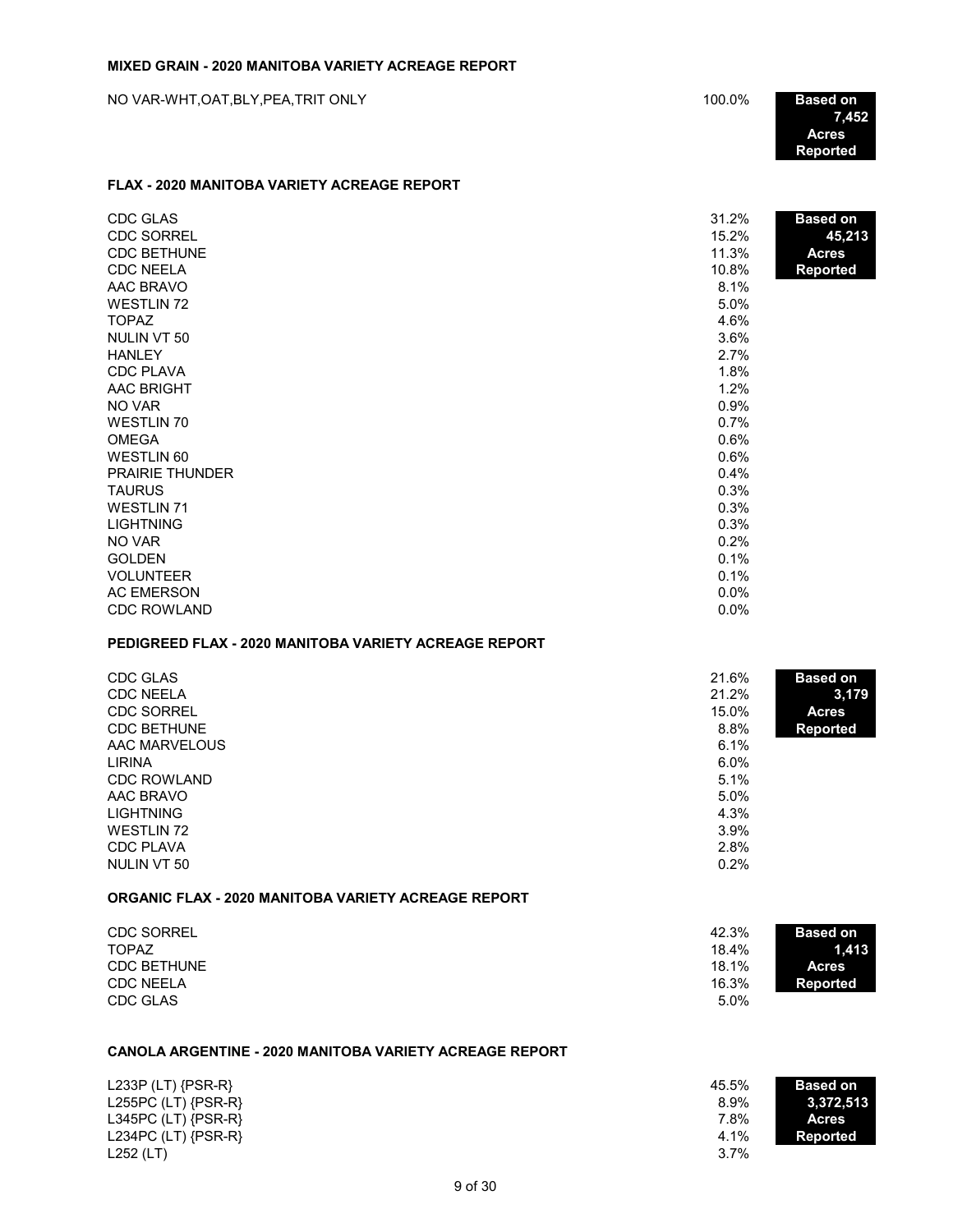| <b>CANOLA ARGENTINE - continued</b>             |              |
|-------------------------------------------------|--------------|
| P501L (LT)                                      | 2.4%         |
| 45CM39 (RT) {PSR-T}                             | 2.4%         |
| 1028 RR (RT)                                    | 2.3%         |
| DKLL 82 SC (LT) {PSR-R}                         | 2.2%<br>2.0% |
| DKTF 96 SC (RT) {PSR-R}<br>1026 RR (RT)         | 1.8%         |
| 2028 CL (ST)                                    | 1.2%         |
| 46H75 (ST)                                      | 1.2%         |
| 75-65 RR (RT) {PSR-T}                           | 1.0%         |
| 2026 CL (ST)                                    | 0.8%         |
| $L230$ (LT)                                     | 0.7%         |
| L258HPC (LT) {PSR-R}                            | 0.7%         |
| B3010M (LT) {PSR-T}                             | 0.7%         |
| L352C (LT)                                      | 0.6%         |
| 6074 RR (RT) {PSR-U}                            | 0.6%         |
| 1024 RR (RT)                                    | 0.5%         |
| 6090RR (RT)                                     | 0.5%         |
| <b>PV 200 CL (ST)</b><br>DKTFLL 21 SC (RT) (LT) | 0.5%<br>0.5% |
| 45H33 (RT)                                      | 0.4%         |
| PV 540 G (RT) {PSR-U}                           | 0.3%         |
| $V14-1$                                         | 0.3%         |
| 45M35 (RT) {PSR-T}                              | 0.3%         |
| PV 680 LC (LT)                                  | 0.3%         |
| 1022 RR (RT)                                    | 0.3%         |
| CS2300 (RT)                                     | 0.3%         |
| <b>P502CL (ST)</b>                              | 0.3%         |
| $LR344PC$ (LT) $(RT)$                           | 0.3%         |
| 74-44 BL (RT)                                   | 0.3%         |
| CS2500 CL (ST)                                  | 0.3%         |
| 5545CL (ST) {PSR-U}                             | 0.2%         |
| 2024 CL (ST) {PSR-T}                            | 0.2%         |
| 75-45 RR (RT)                                   | 0.2%<br>0.2% |
| 45H75 CL (ST)<br>BY 6204 TF (RT)                | 0.2%         |
| NO VAR                                          | 0.1%         |
| 45A51 (RT)                                      | 0.1%         |
| PV 530 G (RT)                                   | 0.1%         |
| CS2100 (RT) {PSR-T}                             | 0.1%         |
| $V24-1 (RT)$                                    | 0.1%         |
| V33-1CL (ST)                                    | 0.1%         |
| 45H76 (ST)                                      | 0.1%         |
| L241C (LT)                                      | 0.1%         |
| PV 560 GM (RT)                                  | 0.1%         |
| CS2600 CR-T (RT)                                | 0.1%         |
| DKTF 98 CR (RT)                                 | 0.1%         |
| 4157 RR (RT)<br>45CS40 (RT)                     | 0.1%<br>0.1% |
| PV 760 TM (RT)                                  | 0.1%         |
| PV 761 TM (RT)                                  | 0.1%         |
| SW WIZZARD                                      | 0.1%         |
| D3155C (RT) {PSR-U}                             | 0.1%         |
| 79K (ST)                                        | 0.1%         |
| B3011 (LT)                                      | 0.1%         |
| 1134 CA                                         | 0.1%         |
| 68K (ST)                                        | 0.1%         |
| 46H76 (ST)                                      | 0.1%         |
| PV 585 GC (RT)                                  | 0.1%         |
| <b>PV 660 LCM (LT)</b>                          | 0.1%         |
| 3345 (RT)                                       | 0.0%         |
| 501                                             | 0.0%         |
| SY4166 (RT)                                     | 0.0%         |
| 4187 RR (RT)                                    | 0.0%         |
| D3156M (RT)                                     | 0.0%         |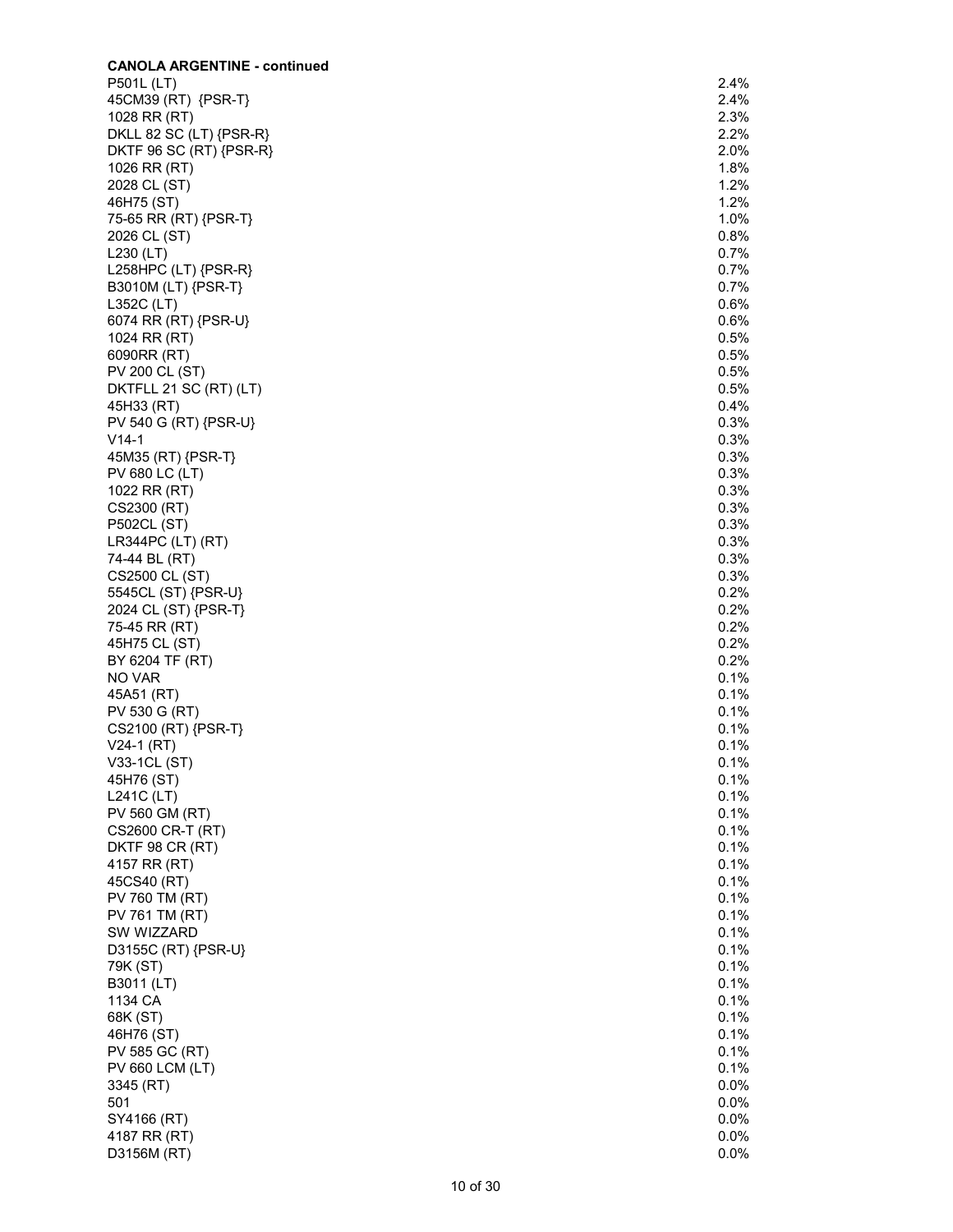| <b>CANOLA ARGENTINE - continued</b> |      |
|-------------------------------------|------|
| <b>DKTF 92 SC (RT)</b>              | 0.0% |
| BY 5105 CL (ST)                     | 0.0% |
| 46A76 (ST)                          | 0.0% |
| 46A52 (RT)                          | 0.0% |
| L140P (LT) {PSR-R}                  | 0.0% |
| L157H (LT)                          | 0.0% |
| PV 780 TC (RT)                      | 0.0% |
| <b>P508MCL (ST)</b>                 | 0.0% |
|                                     |      |
| 2153 (LT)                           | 0.0% |
| 5440 (LT)                           | 0.0% |
| 45A76 (ST)                          | 0.0% |
| $V22-1 (RT)$                        | 0.0% |
| 2020 CL (ST)                        | 0.0% |
| CS2200 CL (ST)                      | 0.0% |
| 45CM36 (RT)                         | 0.0% |
| CP20R3C (RT)                        | 0.0% |
| P607CL (ST)                         | 0.0% |
| 223 RR (RT)                         | 0.0% |
| 30-55 (RT)                          | 0.0% |
| 5020 (LT)                           | 0.0% |
| 2563 (LT)                           | 0.0% |
|                                     |      |
| 45H26 (RT)                          | 0.0% |
| 71-40 C (ST)                        | 0.0% |
| 5525 CL (ST)                        | 0.0% |
| 72-35 RR (RT)                       | 0.0% |
| 73-45 RR (RT)                       | 0.0% |
| 1012 RR (RT)                        | 0.0% |
| L130 (LT)                           | 0.0% |
| L150 (LT)                           | 0.0% |
| 5535 CL (ST)                        | 0.0% |
| 45H31 (RT)                          | 0.0% |
| 6044 RR (RT)                        | 0.0% |
| 43E03RR (RT)                        | 0.0% |
| PV 531 G (RT)                       | 0.0% |
| PV 533 G (RT)                       | 0.0% |
| CS2000 (RT)                         | 0.0% |
| 6064 RR (RT)                        | 0.0% |
|                                     | 0.0% |
| 46M34 (RT)                          |      |
| 6080 RR (RT)                        | 0.0% |
| 6076 CR (RT)                        | 0.0% |
| 2022CL (ST) {PSR-T}                 | 0.0% |
| PV 581 GC (RT)                      | 0.0% |
| 45H37 (RT)                          | 0.0% |
| 45M38 (RT)                          | 0.0% |
| 75-42 CR (RT)                       | 0.0% |
| CS2400 (RT)                         | 0.0% |
| DKLL 81 BL (LT)                     | 0.0% |
| <b>NC355TF (RT)</b>                 | 0.0% |
| 45H21 (RT)                          | 0.0% |
| 1604 (ST)                           | 0.0% |
| 1010 RR (RT)                        | 0.0% |
| 34-65 (RT)                          | 0.0% |
|                                     | 0.0% |
| 9551 (RT)                           |      |
| 9553 (RT)                           | 0.0% |
| 6020 RR (RT)                        | 0.0% |
| 73-65 RR (RT)                       | 0.0% |
| VT 500 G (RT)                       | 0.0% |
| 1990 (RT)                           | 0.0% |
| 6060 RR (RT)                        | 0.0% |
| 1918 (RT)                           | 0.0% |
| 73-75 RR (RT)                       | 0.0% |
| 6050 RR (RT)                        | 0.0% |
| 74-54 RR (RT)                       | 0.0% |
| L156H (LT)                          | 0.0% |
|                                     |      |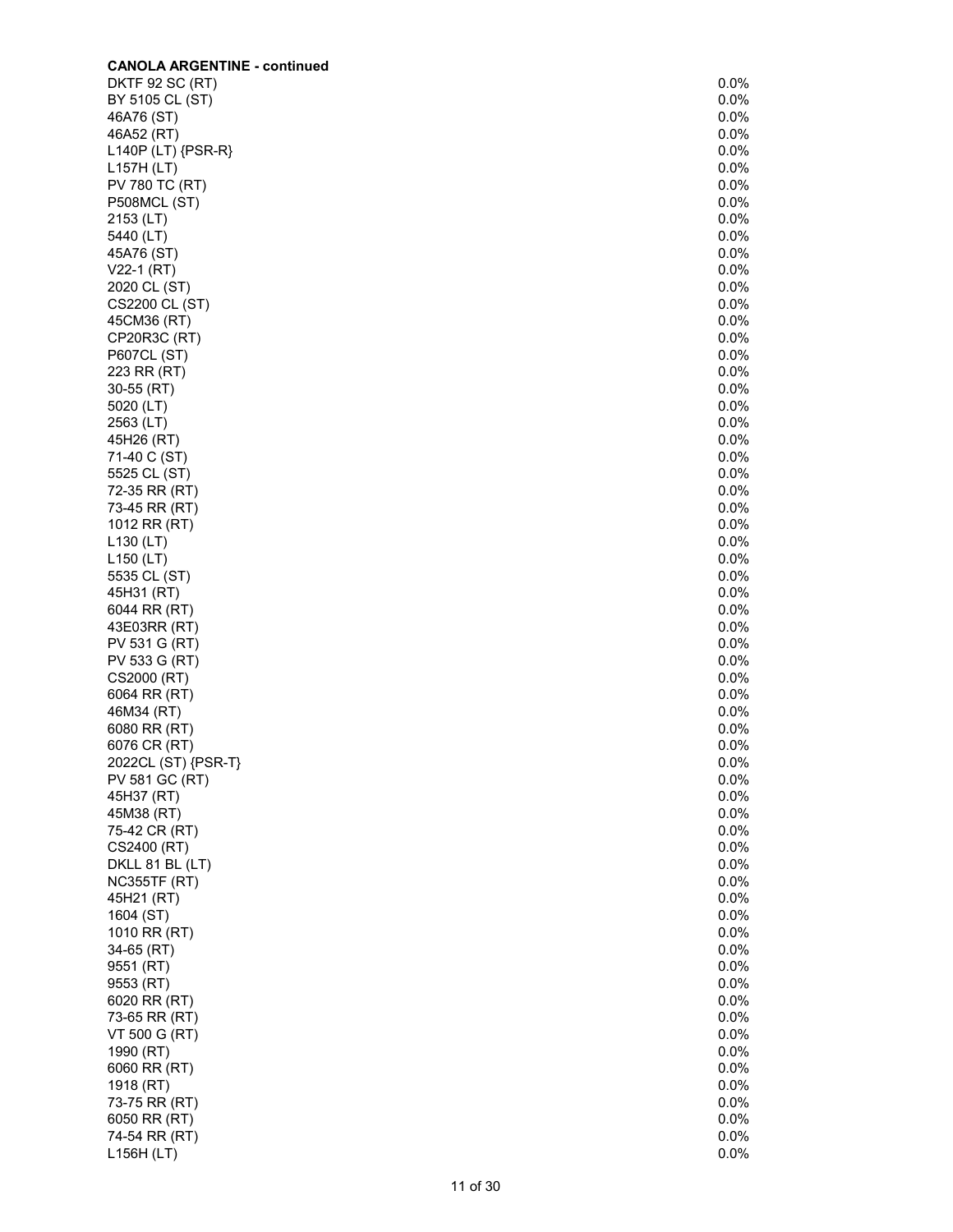| <b>CANOLA ARGENTINE - continued</b>                               |               |                                 |
|-------------------------------------------------------------------|---------------|---------------------------------|
| 45S56 (RT)                                                        | $0.0\%$       |                                 |
| V12-2 (RT)                                                        | 0.0%          |                                 |
| 1020 RR (RT)                                                      | 0.0%          |                                 |
| DKTF 94 CR (RT)                                                   | 0.0%          |                                 |
| BY 6207 TF (RT)                                                   | $0.0\%$       |                                 |
| 45CM44 (RT) {PSR-T}                                               | 0.0%          |                                 |
| P506ML (LT) {PSR-T}                                               | 0.0%          |                                 |
| PEDIGREED CANOLA ARGENTINE - 2020 MANITOBA VARIETY ACREAGE REPORT |               |                                 |
| L233P (LT) $\{PSR-R\}$                                            | 73.8%         | <b>Based on</b>                 |
| L345PC (LT) {PSR-R}                                               | 26.2%         | 1,430                           |
|                                                                   |               | <b>Acres</b><br><b>Reported</b> |
| <b>RAPESEED - 2020 MANITOBA VARIETY ACREAGE REPORT</b>            |               |                                 |
|                                                                   |               |                                 |
| EVOLVE RR (RT)                                                    | 84.8%<br>8.3% | <b>Based on</b>                 |
| HYHEAR 1 (RT)                                                     |               | 5,397                           |
| NO VAR                                                            | 5.3%          | <b>Acres</b>                    |
| HYHEAR 3 (RT)                                                     | 1.5%          | <b>Reported</b>                 |
| <b>MUSTARD - 2020 MANITOBA VARIETY ACREAGE REPORT</b>             |               |                                 |
| <b>ANDANTE</b>                                                    | 73.1%         | <b>Based on</b>                 |
| NO VAR (YELLOW)                                                   | 10.7%         | 2,062                           |
| NO VAR (MUSTARD)                                                  | 7.3%          | <b>Acres</b>                    |
| NO VAR (BROWN)                                                    | 3.9%          | <b>Reported</b>                 |
| NO VAR (ORIENTAL)                                                 | 2.9%          |                                 |
| <b>CENTENNIAL BROWN</b>                                           | 2.2%          |                                 |
| SUNFLOWERS - OIL - 2020 MANITOBA VARIETY ACREAGE REPORT           |               |                                 |
| P63ME70 (ET)                                                      | 43.0%         | <b>Based on</b>                 |
| P63HE60 (ET)                                                      | 19.3%         | 65,716                          |
| TALON (ET)                                                        | 16.8%         | <b>Acres</b>                    |
| N4HM354 (ST)                                                      | 15.4%         | <b>Reported</b>                 |
| MY8D310CL (ST)                                                    | 1.3%          |                                 |
| P63ME80 (ET)                                                      | 0.9%          |                                 |
| P63A70                                                            | 0.9%          |                                 |
| NO VAR                                                            | 0.8%          |                                 |
| N4H302 E (ET)                                                     | 0.7%          |                                 |
| P63M80 (MO)                                                       | 0.5%          |                                 |
| COBALT II (ST)                                                    | 0.4%          |                                 |
| SUNFLOWERS - NON-OIL - 2020 MANITOBA VARIETY ACREAGE REPORT       |               |                                 |
| 6946 DMR                                                          | 57.8%         | <b>Based on</b>                 |
| <b>PANTHER DMR</b>                                                | 18.9%         | 24,625                          |
| <b>PANTHER</b>                                                    | 5.6%          | <b>Acres</b>                    |
| ROYAL HYBRID 400CL                                                | 5.3%          | <b>Reported</b>                 |
| 6946                                                              | 4.6%          |                                 |
| <b>CONFECTIONARY</b>                                              | 2.9%          |                                 |
| <b>CHS RH 112</b>                                                 | 2.4%          |                                 |
| <b>N6L377 CL (ST)</b>                                             | 1.1%          |                                 |
| PIONEER 6494                                                      | 0.6%          |                                 |
| 6950                                                              | 0.4%          |                                 |
| NO VAR                                                            | 0.4%          |                                 |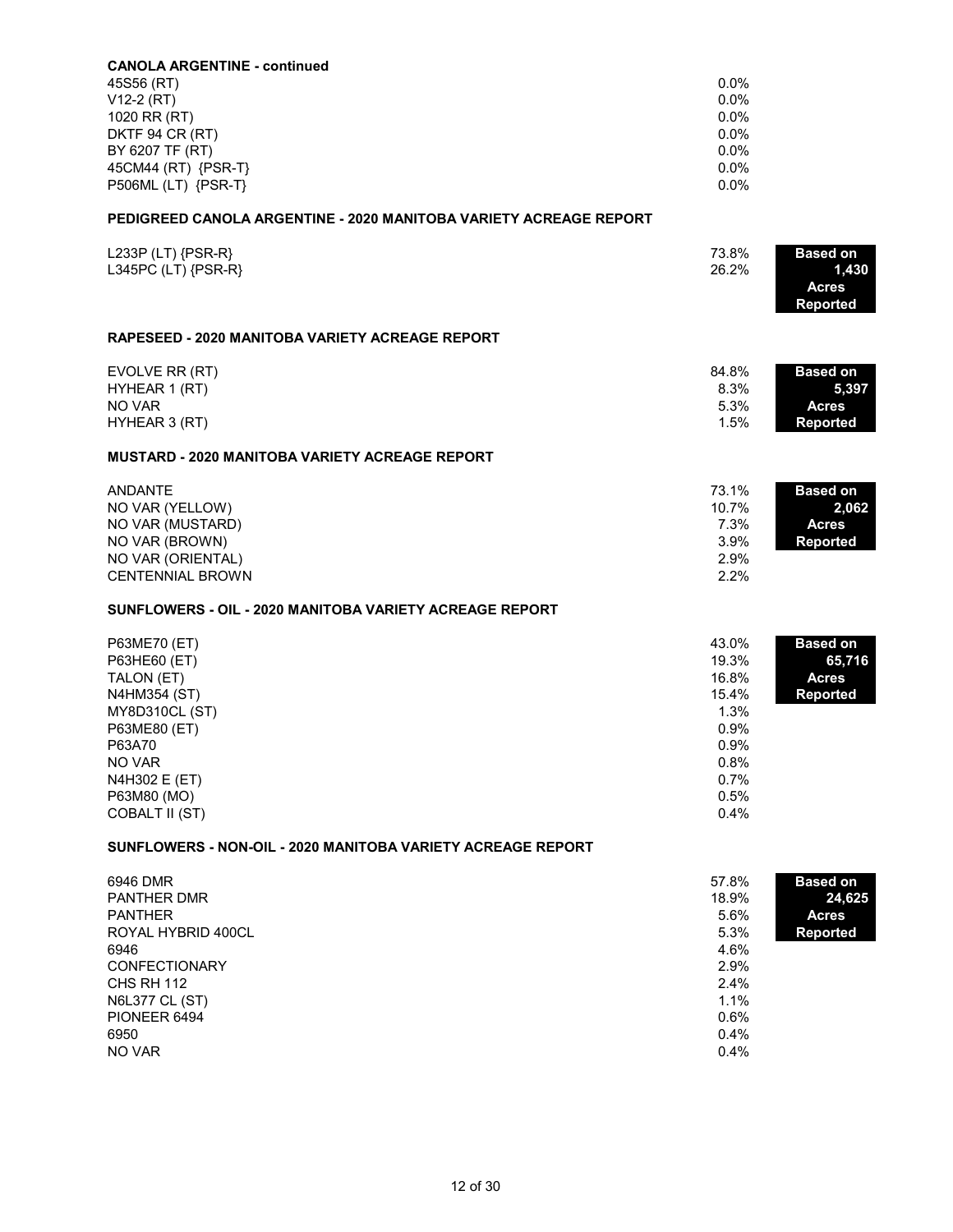#### **BUCKWHEAT - 2020 MANITOBA VARIETY ACREAGE REPORT**

| <b>KOMA</b>   | 40.1%<br><b>Based on</b> |
|---------------|--------------------------|
| <b>KOTO</b>   | 37.7%<br>5,681           |
| <b>MANCAN</b> | 15.5%<br><b>Acres</b>    |
| DF-4          | 2.5%<br><b>Reported</b>  |
| NO VAR        | 2.1%                     |
| DF-6          | 2.1%                     |

# **PEAS FIELD - 2020 MANITOBA VARIETY ACREAGE REPORT**

| AAC CARVER            | 30.4% | <b>Based on</b> |
|-----------------------|-------|-----------------|
| <b>CDC AMARILLO</b>   | 14.4% | 146,487         |
| ABARTH                | 12.3% | <b>Acres</b>    |
| <b>CDC MEADOW</b>     | 10.6% | <b>Reported</b> |
| AAC CHROME            | 8.5%  |                 |
| <b>CDC INCA</b>       | 3.7%  |                 |
| AAC LACOMBE           | 3.3%  |                 |
| 4010                  | 2.4%  |                 |
| <b>CDC RAEZER</b>     | 2.1%  |                 |
| <b>CDC FOREST</b>     | 1.9%  |                 |
| <b>CDC SAFFRON</b>    | 1.7%  |                 |
| NO VAR                | 1.1%  |                 |
| <b>CDC SPECTRUM</b>   | 1.1%  |                 |
| <b>CDC GREENWATER</b> | 1.1%  |                 |
| <b>LIVIOLETTA</b>     | 1.0%  |                 |
| <b>CDC ATHABASCA</b>  | 0.9%  |                 |
| <b>CDC STRIKER</b>    | 0.9%  |                 |
| <b>CDC SPRUCE</b>     | 0.6%  |                 |
| <b>CDC ACER</b>       | 0.6%  |                 |
| <b>AGASSIZ</b>        | 0.4%  |                 |
| <b>CROMA</b>          | 0.3%  |                 |
| <b>CDC LIMERICK</b>   | 0.3%  |                 |
| <b>CDC JASPER</b>     | 0.1%  |                 |
| NO VAR (MARROWFAT)    | 0.1%  |                 |
| <b>GRANGER</b>        | 0.1%  |                 |
| <b>CDC LEWOCHKO</b>   | 0.1%  |                 |
| YELLOWHEAD            | 0.1%  |                 |
| <b>CDC PATRICK</b>    | 0.1%  |                 |
| <b>AC EARLYSTAR</b>   | 0.0%  |                 |

### **PEDIGREED FIELD PEAS - 2020 MANITOBA VARIETY ACREAGE REPORT**

| AAC CHROME<br>AAC CARVER | 39.7%<br><b>Based on</b><br>20.3%<br>9,378 |
|--------------------------|--------------------------------------------|
| <b>CDC AMARILLO</b>      | 10.8%<br><b>Acres</b>                      |
| CDC LEWOCHKO             | $9.4\%$<br><b>Reported</b>                 |
| CDC ATHABASCA            | 4.2%                                       |
| <b>CDC INCA</b>          | 4.0%                                       |
| <b>CDC SPECTRUM</b>      | 2.1%                                       |
| 4010 (MAGDA)             | 2.1%                                       |
| DL GOLDEYE               | 2.1%                                       |
| <b>CDC MEADOW</b>        | 2.0%                                       |
| AAC LACOMBE              | 1.6%                                       |
| <b>CDC JASPER</b>        | 1.2%                                       |
| <b>AAC PROFIT</b>        | 0.6%                                       |

# **ORGANIC FIELD PEAS - 2020 MANITOBA VARIETY ACREAGE REPORT**

| 4010               | 34.7%<br><b>Based on</b> |  |
|--------------------|--------------------------|--|
| AAC LACOMBE        | 30.6%<br>519             |  |
| AGASSIZ            | 17.3%<br><b>Acres</b>    |  |
| <b>CDC STRIKER</b> | 12.1%<br>Reported        |  |
| <b>CDC MEADOW</b>  | 5.2%                     |  |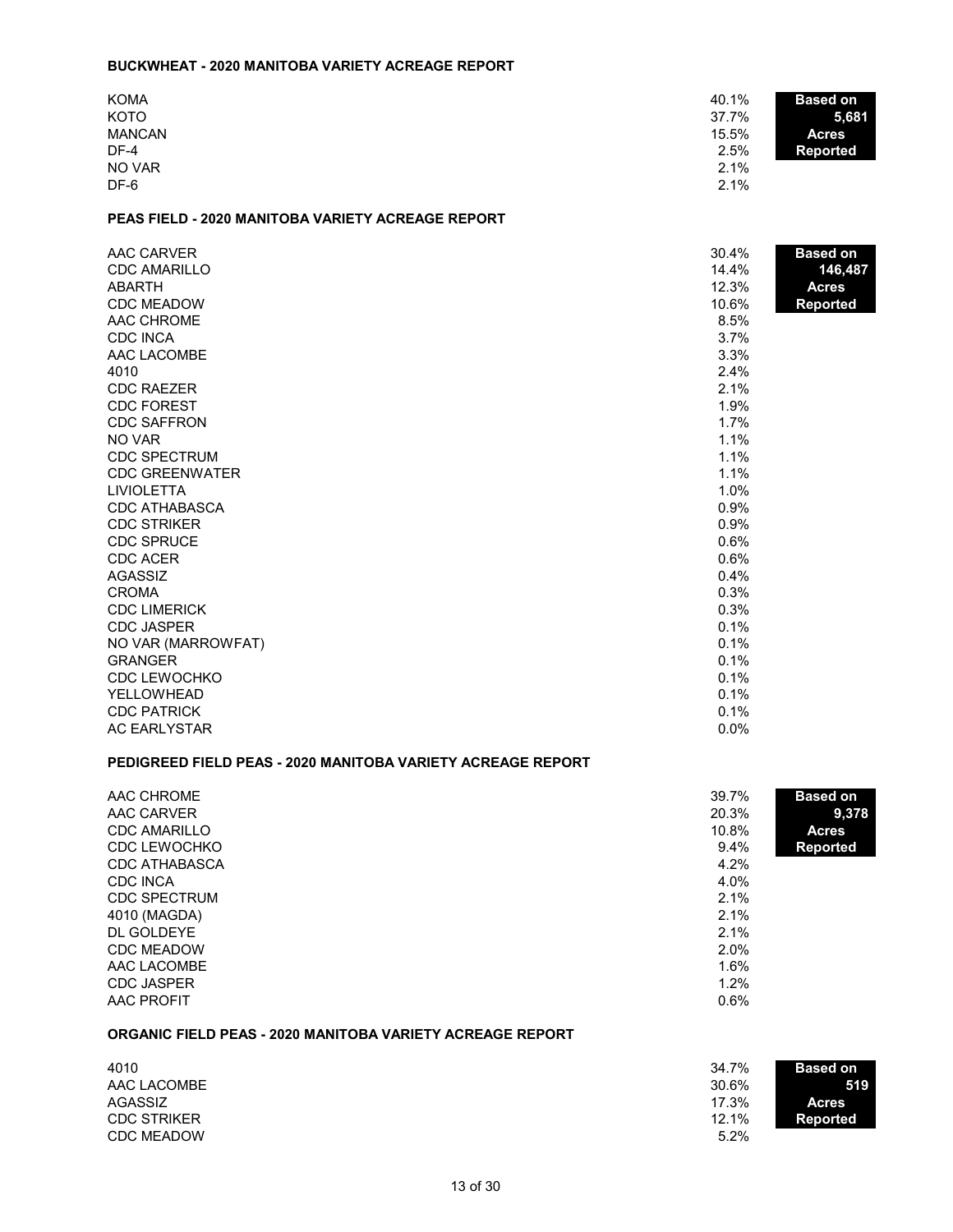### **CORN GRAIN - 2020 MANITOBA VARIETY ACREAGE REPORT**

| P7211AM (LT) (RT) (HX1) (YG)   | 16.2% | <b>Based on</b> |
|--------------------------------|-------|-----------------|
| P7527AM (LT) (RT)              | 12.4% | 306,544         |
| P7417AM (LT) (RT) (HX1) (YG)   | 7.8%  | <b>Acres</b>    |
| DKC33-78RIB (RIB)              | 7.6%  | <b>Reported</b> |
| DKC29-89RIB (LT) (RT) (RIB)    | 6.2%  |                 |
| P7861AM (LT) (RT) (HX1) (YG)   | 5.7%  |                 |
| P7455R (RR2)                   | 4.6%  |                 |
| P7940AM (LT) (RT) (HX1) (YG)   | 2.7%  |                 |
| P7211HR                        | 2.4%  |                 |
| P7958AM                        | 2.2%  |                 |
| DKC26-40 (RIB)                 | 2.1%  |                 |
| A4939G2 RIB (RT) (RIB)         | 1.7%  |                 |
| DKC35-88RIB (RT) (RIB)         | 1.4%  |                 |
| TH 6977 VT2P (RT)              | 1.2%  |                 |
| TH7578 VT2P (RT) (RIB)         | 1.2%  |                 |
| CROPLAN 2123 VT2P/RIB (RIB)    | 1.2%  |                 |
| TH 6982 VT2P (RT)              | 1.0%  |                 |
| TH6079 VT2P (RT) (RIB)         | 1.0%  |                 |
| P7417R (RT)                    | 0.9%  |                 |
| PV 61180 RIB (LT) (RT)         | 0.9%  |                 |
| LR 9983 VT2PRIB (RT) (RIB)     | 0.8%  |                 |
| TH 6875 VT2P (RT) (RIB)        | 0.8%  |                 |
| TH 7578 VT2P RIB (RT) (RIB)    | 0.8%  |                 |
| P8234AM (LT) (RT) (HX1) (YG)   | 0.7%  |                 |
| DKC23-17RIB (RT) (RIB)         | 0.7%  |                 |
| P8407AM (LT) (RT) (HX1) (YG)   | 0.7%  |                 |
| P7861R (RT)                    | 0.7%  |                 |
| P7202AM (HX1) (LT) (RT)        | 0.6%  |                 |
| DKC24-06RIB (RT)               | 0.6%  |                 |
| P7005AM (BT) (HX1) (LT) (RT)   | 0.6%  |                 |
| DKC31-85RIB (RT) (RIB)         | 0.6%  |                 |
| MZ 1688 DBR (LT) (RT)          | 0.6%  |                 |
| NO VAR                         | 0.5%  |                 |
| TH4072 RR (RT)                 | 0.5%  |                 |
| A3993G2 RIB (RT) (RIB)         | 0.4%  |                 |
| DKC21-36RIB (RT) (RIB)         | 0.4%  |                 |
| LR 9076 VT2PRIB (RT) (RIB)     | 0.4%  |                 |
| DKC32-12RIB (RT) (RIB)         | 0.4%  |                 |
| TH 7677 VT2P RIB (RT) (RIB)    | 0.3%  |                 |
| <b>NK7837</b>                  | 0.3%  |                 |
| PS 2210VT2P RIB (RT) (RIB)     | 0.3%  |                 |
| PV60075 RIB (RT) (RIB)         | 0.3%  |                 |
| DKC27-55RIB (BT) (RIB)         | 0.3%  |                 |
| 2288VT2P (LT) (RT) (RIB)       | 0.3%  |                 |
| MZ 1624DBR (RT) (RIB)          | 0.3%  |                 |
| P7632AM (BT) (LT) (RT)         | 0.2%  |                 |
| TH6081 3220 (AGRISURE)         | 0.2%  |                 |
| TH 7681 VT2P (RT) (RIB)        | 0.2%  |                 |
| LR 9563 VT2RIB (RIB)           | 0.2%  |                 |
| AS1047RR EDF (RT)              | 0.2%  |                 |
| NS 72-521 VT2P RIB (RT)        | 0.2%  |                 |
| P7958YHR (HX1) (LT) (RT)       | 0.2%  |                 |
| DKC28-79RIB (RIB) (RT)         | 0.2%  |                 |
| P7572AMXT (LT) (RT) (HX1) (YG) | 0.2%  |                 |
| <b>DKC30-07 RIB (RIB)</b>      | 0.2%  |                 |
| MZ 1633DBR (RT)                | 0.2%  |                 |
| P7445R (RT)                    | 0.1%  |                 |
| LR 9874RR/VT2PRIB (RT) (RIB)   | 0.1%  |                 |
| LR 9980 VT2PRIB (RT) (RIB)     | 0.1%  |                 |
| DKC29-88 (RT)                  | 0.1%  |                 |
| DL 1081                        | 0.1%  |                 |
| LR 9579 RR (RT)                | 0.1%  |                 |
| 9474 (RT)                      | 0.1%  |                 |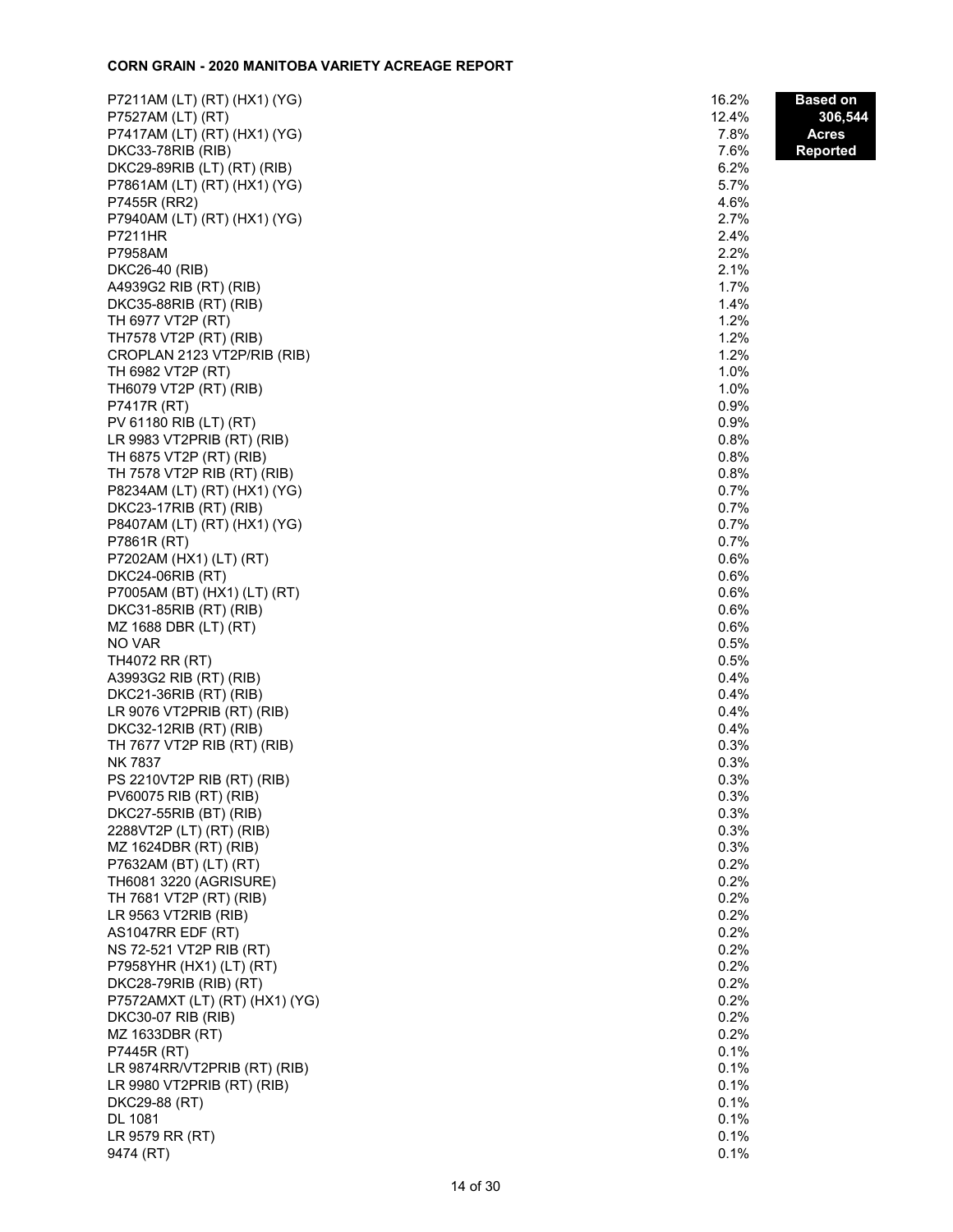| <b>CORN GRAIN - continued</b>                     |              |
|---------------------------------------------------|--------------|
| AS1037RR EDF (RT)                                 | 0.1%         |
| HZ 1885 (AGRISURE)                                | 0.1%         |
| <b>DL 800</b>                                     | 0.1%         |
| <b>DL 777</b>                                     | 0.1%         |
| <b>DL 1111</b><br>HZ 750                          | 0.1%<br>0.1% |
| P8034                                             | 0.1%         |
| A4646G2 RIB (RT) (RIB)                            | 0.1%         |
| TH 7673 (RT) (RIB)                                | 0.1%         |
| DKC30-19RIB (RIB)                                 | 0.1%         |
| PV 62282 RIB (LT) (RT)                            | 0.1%         |
| DKC33-37RIB (RT) (RIB)                            | 0.1%         |
| 39V09AM (BT) (HX1) (LT) (RT)                      | 0.1%         |
| MZ 1340DBR (RIB)                                  | 0.1%         |
| TH7677 VT2P (RT) (RIB)                            | 0.1%         |
| P7535HR (BT) (LT) (RT)<br>HZ 675                  | 0.1%<br>0.1% |
| LR 9474 VT2PRIB (RT) (RIB)                        | 0.1%         |
| PS 2444VT2P RIB (RT) (RIB)                        | 0.1%         |
| 39P78 (BT)                                        | 0.1%         |
| 27-10RY (RT)                                      | 0.1%         |
| P7632HR (BT) (RT)                                 | 0.1%         |
| A4199G2 RIB (RT) (RIB)                            | 0.1%         |
| P7227R (RR2)                                      | 0.1%         |
| PV 61079 RIB (LT) (RT)                            | 0.1%         |
| <b>TH4126 RR (RT)</b>                             | 0.1%         |
| 39B90 (RT)                                        | 0.1%         |
| P8700AM (LT) (RR2)                                | 0.1%<br>0.1% |
| E49K32 R (RT) (RIB)<br>PV 60172RR (RT)            | 0.1%         |
| <b>DK335RR (RT)</b>                               | 0.1%         |
| TH 2477                                           | 0.1%         |
| TH 7574 VT2P RIB (RIB) (RT)                       | 0.1%         |
| P8542AM (BT) (HX1) (LT) (RT)                      | 0.1%         |
| LR 9972 GT (AGRISURE)                             | 0.1%         |
| P8352AM (LT) (RT) (HX1) (YG)                      | 0.1%         |
| P8736AM (LT) (RT) (HX1) (YG)                      | 0.1%         |
| LNG 9091 RR (RT)                                  | 0.1%         |
| DKC24-05 (RT) (RIB)                               | 0.1%         |
| P7535R (RT)                                       | 0.0%         |
| DKC27-33 (BT) (RT)<br>A4240RR (RT)                | 0.0%<br>0.0% |
| A4705HMRR (RT)                                    | 0.0%         |
| LR 9676VT2PRIB (RT) (RIB)                         | 0.0%         |
| PS 2333RR (RT)                                    | 0.0%         |
| 3337VT2P/RIB (RT) (RIB)                           | 0.0%         |
| HZ 1912 (AGRISURE)                                | 0.0%         |
| P3979                                             | 0.0%         |
| P8581R (RT)                                       | 0.0%         |
| 2219RR (RT)                                       | 0.0%         |
| <b>HZ 760GT</b>                                   | 0.0%         |
| DKC53-72RIB (RT) (RIB)                            | 0.0%         |
| PS 2320RR (RT)                                    | 0.0%<br>0.0% |
| MS 7420R (RT)<br>CROPLAN 2417 VT2P/RIB (RT) (RIB) | 0.0%         |
| PS 2552RR (RT)                                    | 0.0%         |
| P8352AMXT (LT) (RT) (HX1) (YG)                    | $0.0\%$      |
| TH7673 VT2P (RT) (RIB)                            | 0.0%         |
| TH7681 VT2P (RT) (RIB)                            | 0.0%         |
| 3075 (RT)                                         | 0.0%         |
| P7332R (RT)                                       | 0.0%         |
| E52V92 R (RT) (RIB)                               | 0.0%         |
| DKC34-57RIB (RT) (RIB)                            | 0.0%         |
| A4099RR (RT)                                      | 0.0%         |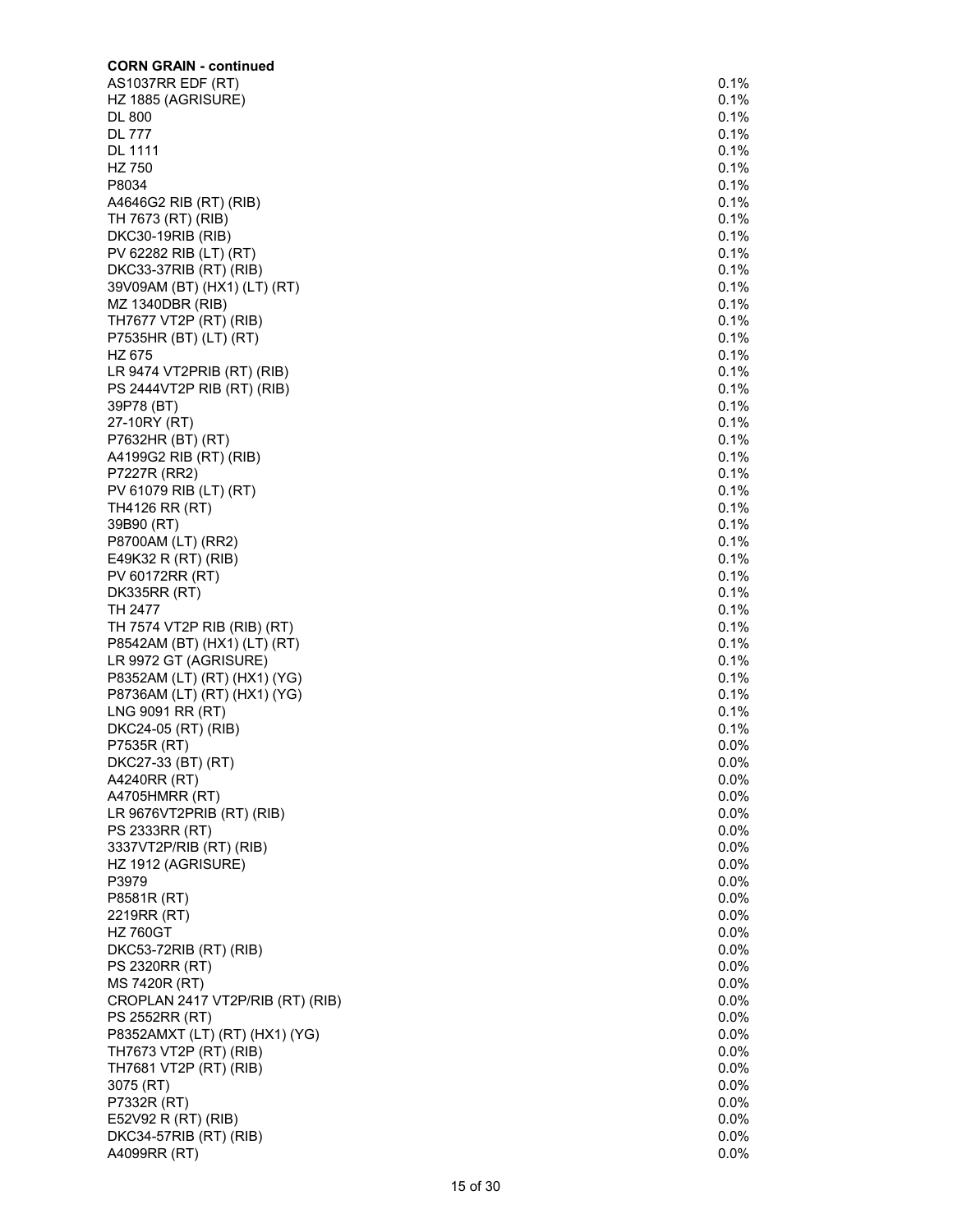# **CORN GRAIN - continued**

| CROPLAN 2845 SS/RIB (SSX) (RIB) | $0.0\%$ |
|---------------------------------|---------|
| <b>PRIME</b>                    | $0.0\%$ |
| PS 2321VT2P RIB (RT) (RIB)      | $0.0\%$ |
| A5225G2 RIB (RT) (RIB)          | $0.0\%$ |
| MZ 1200DBR (RT) (RIB)           | $0.0\%$ |
| <b>DKC29-95</b>                 | $0.0\%$ |
| LR 9875R (RT)                   | $0.0\%$ |
| P7443R (RT)                     | $0.0\%$ |
| DKC28-76 (RT)                   | $0.0\%$ |
| P7410HR (HX1) (LT) (RT)         | $0.0\%$ |
| DKC32-92 (RIB)                  | $0.0\%$ |
| DKC23-22RIB (RIB)               | $0.0\%$ |
| PV61079RIB (VT2P) (RIB)         | $0.0\%$ |
| P6909R (RT)                     | $0.0\%$ |
| LR 99S77 RR (RT)                | $0.0\%$ |
| MZ 3964DBR (RT) (RIB)           | $0.0\%$ |
| <b>VOLUNTEER</b>                | $0.0\%$ |
| HZ 1265 (AGRISURE)              | $0.0\%$ |
| LR 9882 RR (RT)                 | $0.0\%$ |
| E53G52 R (RIB)                  | $0.0\%$ |
| P9330AM (LT) (RT) (HX1) (YG)    | $0.0\%$ |
| 2304RR (RT)                     | $0.0\%$ |
| LR 9473 RR (RT)                 | $0.0\%$ |

# **CORN SILAGE - 2020 MANITOBA VARIETY ACREAGE REPORT**

| P7861R (RT)                     | 11.7% | <u>Ba</u> sed on |
|---------------------------------|-------|------------------|
| P7861AM (LT) (RT) (HX1) (YG)    | 5.4%  | 130,726          |
| P7958AM                         | 4.9%  | <b>Acres</b>     |
| <b>P7211HR</b>                  | 4.2%  | <b>Reported</b>  |
| P7527AM (LT) (RT)               | 4.2%  |                  |
| <b>NO VAR</b>                   | 4.1%  |                  |
| AS1047RR EDF (RT)               | 3.4%  |                  |
| A4705HMRR (RT)                  | 3.0%  |                  |
| P8581R (RT)                     | 2.9%  |                  |
| HZ 675 (AGRISURE)               | 2.5%  |                  |
| 39B90 (RT)                      | 2.4%  |                  |
| DKC32-12RIB (RT) (RIB)          | 2.3%  |                  |
| TH 4126 RR (RT)                 | 2.1%  |                  |
| PS 2320RR (RT)                  | 2.1%  |                  |
| LR 9579 RR (RT)                 | 1.7%  |                  |
| DK34-57RIB (RT) (RIB)           | 1.7%  |                  |
| P8407AM (LT) (RT) (HX1) (YG)    | 1.4%  |                  |
| P8736AM (LT) (RT) (HX1) (YG0    | 1.3%  |                  |
| P7455R (RR2)                    | 1.2%  |                  |
| PS 2420RR (RR2)                 | 1.1%  |                  |
| VENZA R (RT)                    | 1.0%  |                  |
| AS 1037RR EDF (RT)              | 1.0%  |                  |
| PV60075 RIB (LT) (RT)           | 1.0%  |                  |
| MS 7420R (RT)                   | 1.0%  |                  |
| CROPLAN 2845 SS/RIB (SSX) (RIB) | 1.0%  |                  |
| DKC26-40 (RIB)                  | 1.0%  |                  |
| P7417AM (LT) (RT) (HX1) (YG)    | 1.0%  |                  |
| LR 9090 GTCBLL (AV)             | 0.9%  |                  |
| DKC30-07 (RT)                   | 0.9%  |                  |
| <b>P9188AM</b>                  | 0.9%  |                  |
| P8700AM (LT) (RR2)              | 0.8%  |                  |
| NS 72-521 VT2P RIB (RT)         | 0.7%  |                  |
| PV 61180 RIB (RT) (RIB)         | 0.7%  |                  |
| P9330AM (LT) (RT) (HX1) (YG)    | 0.7%  |                  |
| HZ 1686 (AGRISURE)              | 0.6%  |                  |
| DKC38-03RIB (BT) (RT)           | 0.6%  |                  |
| P7202AM (BT) (HX1) (LT) (RT)    | 0.5%  |                  |
| TH 7681 VT2P (RIB)              | 0.5%  |                  |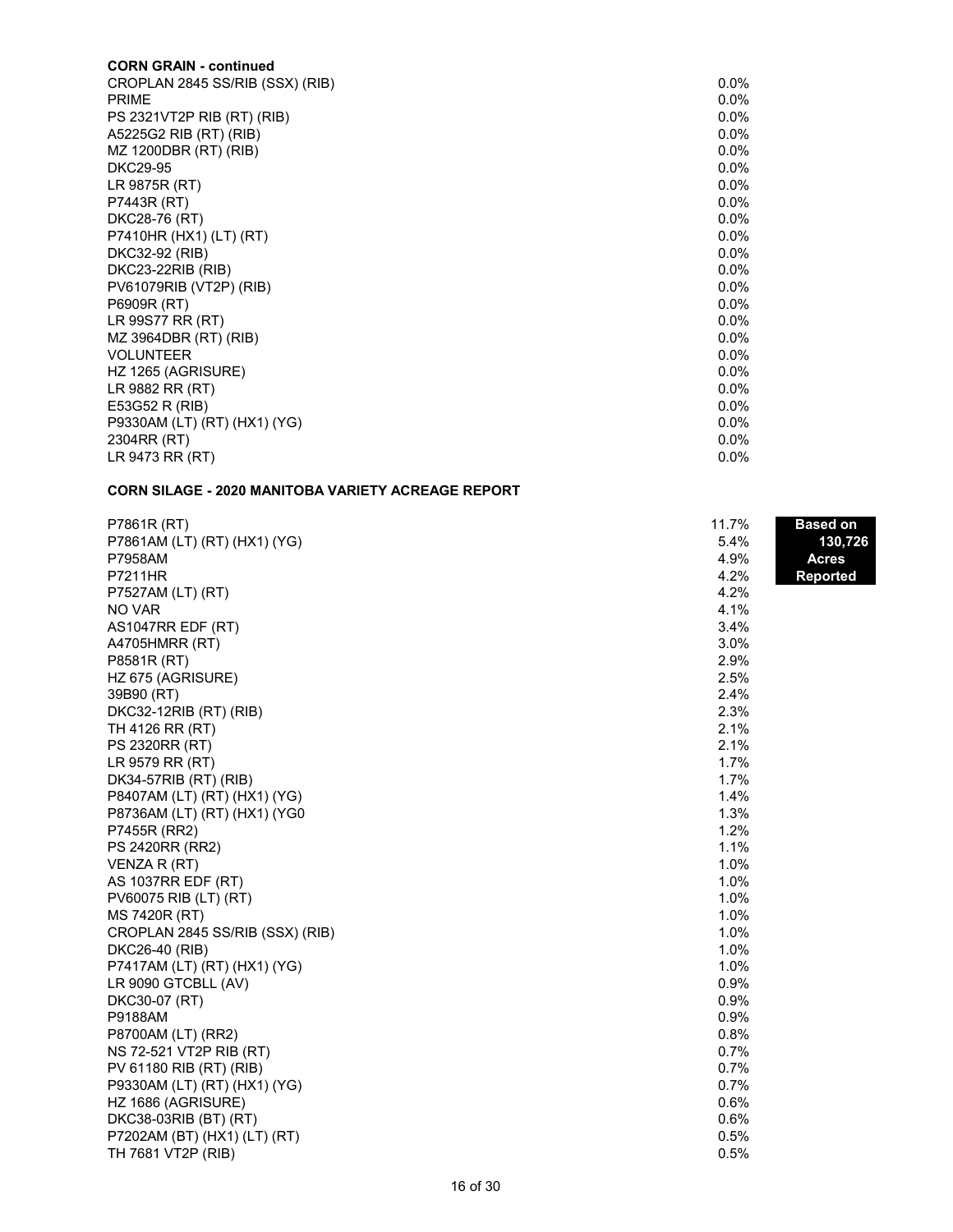| <b>CORN SILAGE - continued</b>                              |              |
|-------------------------------------------------------------|--------------|
| A4939G2 (RIB)                                               | 0.5%         |
| LR 9583 VT2PRIB (RT) (RIB)                                  | 0.5%         |
| LFG 9701R (RT)<br>P7213R (RT)                               | 0.5%<br>0.5% |
| TH 7578 VT2P RIB (RT) (RIB)                                 | 0.5%         |
| P8387AM (BT) (HX1) (LT) (RT)                                | 0.5%         |
| P7940AM (LT) (RT) (HX1) (YG)                                | 0.5%         |
| LR 99S77 RR (RT)                                            | 0.5%         |
| DKC35-88RIB (RT) (RIB)                                      | 0.4%         |
| LR 9474 VT2PRIB (RT) (RIB)                                  | 0.4%         |
| <b>LFG 875</b><br>913S (RT)                                 | 0.4%<br>0.4% |
| PV 62282 RIB (RT) (RIB)                                     | 0.4%         |
| DKC23-17RIB (RT) (RIB)                                      | 0.4%         |
| PV61079RIB (RT) (RIB)                                       | 0.4%         |
| <b>DEVOUR</b>                                               | 0.4%         |
| LR 9980 VT2PRIB (RT) (RIB)                                  | 0.4%         |
| PS 2552RR (RT)                                              | 0.4%         |
| CROPLAN 2123 VT2P/RIB (RT) (RIB)                            | 0.3%         |
| A4741HM<br><b>PRIME</b>                                     | 0.3%<br>0.3% |
| DKC33-78 RIB (RIB)                                          | 0.3%         |
| HZ 797GT (AGRISURE)                                         | 0.3%         |
| 1108                                                        | 0.3%         |
| LR 9573 V2PRIB (LT) (RT) (RIB)                              | 0.3%         |
| 3990                                                        | 0.3%         |
| 8022 R (RT)                                                 | 0.3%         |
| P7005AM (BT) (HX1) (LT) (RT)                                | 0.3%         |
| PS 2262RR (RT)                                              | 0.3%<br>0.3% |
| DKC29-89RIB (LT) (RT) (RIB)<br>P8234AM (LT) (RT) (HX1) (YG) | 0.2%         |
| PS EXSEED LF RR (RT)                                        | 0.2%         |
| PV 60172RR (RT)                                             | 0.2%         |
| DKC58-06RIB (RT) (RIB)                                      | 0.2%         |
| LFG 8755R (RT)                                              | 0.2%         |
| AS1027RR EDF (RT)                                           | 0.2%         |
| 39D95 (BT) (LT) (RT)                                        | 0.2%         |
| LR 9885 GTCBLL (AGRISURE)                                   | 0.2%         |
| PS 2777 RR (RT)<br>PS 2332                                  | 0.2%         |
| BMR90B94 (HX1)                                              | 0.2%<br>0.2% |
| DK 235                                                      | 0.2%         |
| TMF91Q25 (LT)                                               | 0.2%         |
| MZ 1688 DBR (LT) (RT)                                       | 0.2%         |
| P8352AM (LT) (RT) (HX1) (YG)                                | 0.2%         |
| 39B94 (BT) (LT) (RT)                                        | 0.2%         |
| 9474 (RT)                                                   | 0.2%         |
| DKC31-07 (RT)                                               | 0.2%         |
| 39H83 (RT)<br>TH 6875 VT2P (RT) (RIB)                       | 0.2%<br>0.2% |
| HZ 1885 (AGRISURE)                                          | 0.2%         |
| 3902                                                        | 0.2%         |
| 39V09AM (BT) (HX1) (LT) (RT)                                | 0.2%         |
| P7958YHR (HX1) (LT) (RT)                                    | 0.2%         |
| 7733DBR (RT) (RIB)                                          | 0.2%         |
| P8989AM (LT) (RT) (HX1) (YG)                                | 0.2%         |
| 2404                                                        | 0.2%         |
| LR 9473 RR (RT)                                             | 0.2%<br>0.1% |
| P7632HR (BT) (RT)<br>P7332R (RT)                            | 0.1%         |
| P7632AM (BT) (LT) (RT)                                      | 0.1%         |
| PS EXLEAFY RR (RT)                                          | 0.1%         |
| PS EXPAND LF RR (RT)                                        | 0.1%         |
| <b>TH4076 HDRR (RT)</b>                                     | 0.1%         |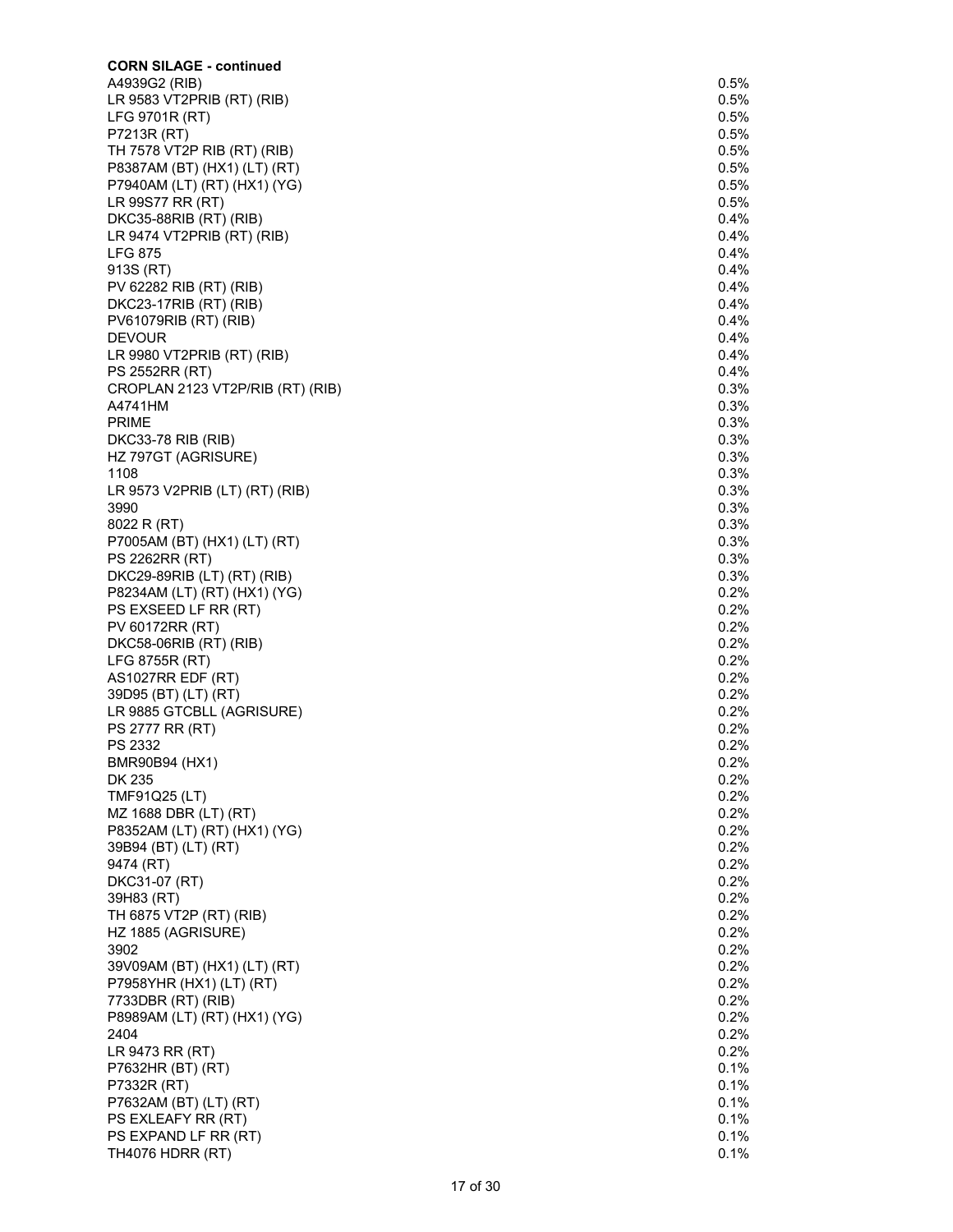| <b>CORN SILAGE - continued</b>                           |              |
|----------------------------------------------------------|--------------|
| LR 9779RB (BT) (RT)                                      | 0.1%         |
| LR 9676VT2PRIB (RT) (RIB)                                | 0.1%<br>0.1% |
| HZ 1265 (AGRISURE)<br>P3979                              | 0.1%         |
| 16-06 RR (RT)                                            | 0.1%         |
| P8651HR (LT) (RT)                                        | 0.1%         |
| TH 4578 RR (RT)                                          | 0.1%         |
| AS 1017RR EDF (LT) (RT)                                  | 0.1%         |
| A4477HM                                                  | 0.1%<br>0.1% |
| 3362<br>LR 9780RR (RT)                                   | 0.1%         |
| 2790VT2P/RIB (RT) (RIB)                                  | 0.1%         |
| 2555                                                     | 0.1%         |
| 39V05 (RT)                                               | 0.1%         |
| PS 2444VT2P RIB (RT) (RIB)                               | 0.1%         |
| LR 9882 RR (RT)                                          | 0.1%         |
| 3905<br>DKC34-46 (RT)                                    | 0.1%<br>0.1% |
| DKC27-55 (LT) (RT)                                       | 0.1%         |
| P8185 (RT)                                               | 0.1%         |
| P3997                                                    | 0.1%         |
| 2350                                                     | 0.1%         |
| CROPLAN 2417 VT2P/RIB (RT) (RIB)                         | 0.1%         |
| A4514RR (RT)                                             | 0.1%         |
| 910S<br><b>DK335RR (RT)</b>                              | 0.1%<br>0.1% |
| 2517RR (RT)                                              | 0.1%         |
| DKC27-32 (RT)                                            | 0.1%         |
| P8107HR (BT) (LT) (RT)                                   | 0.1%         |
| TH 4188 RR (RT)                                          | 0.1%         |
| LR 9874RR/VT2PRIB (RT) (RIB)                             | 0.1%         |
| P7227R (RR2)                                             | 0.1%<br>0.1% |
| DALTON R (RT)<br>3957                                    | 0.1%         |
| 39M27 (BT)                                               | 0.1%         |
| LR 9875R (RT)                                            | 0.1%         |
| 3093 (RT)                                                | 0.1%         |
| TMF03H27RA (RT) (LT)                                     | 0.1%         |
| MZ 1633DBR (RT)                                          | 0.1%         |
| 21G<br>A5432G2 RIB (LT) (RT)                             | 0.1%<br>0.1% |
| 6902 R (RT)                                              | 0.1%         |
| DKC35-43                                                 | 0.0%         |
| P8542AM (BT) (HX1) (LT) (RT)                             | 0.0%         |
| HZ 750                                                   | 0.0%         |
| DKC35-37RIB (RT) (RIB)                                   | 0.0%         |
| <b>BUNK 75 (AGRISURE)</b><br>2011                        | 0.0%<br>0.0% |
| 39B64 (RT)                                               | 0.0%         |
| <b>DKC27-54</b>                                          | 0.0%         |
| LR 9379 (RT)                                             | 0.0%         |
| MZ 1625R                                                 | 0.0%         |
| HZ 1451 (AGRISURE)                                       | 0.0%         |
| P9377AMXT (LT) (RT) (HX1) (YG)                           | 0.0%         |
| PS 2321VT2P RIB (RT) (RIB)<br>PS 2932VT2P RIB (RT) (RIB) | 0.0%<br>0.0% |
| TH6081 3220 (AGRISURE)                                   | 0.0%         |
| <b>DK24</b>                                              | 0.0%         |
| 39A26                                                    | 0.0%         |
| 39H84                                                    | 0.0%         |
| 39A46                                                    | 0.0%         |
| <b>DKC26-75</b>                                          | 0.0%         |
| 39F59                                                    | 0.0%         |
| PS 2501RR (RT)                                           | 0.0%         |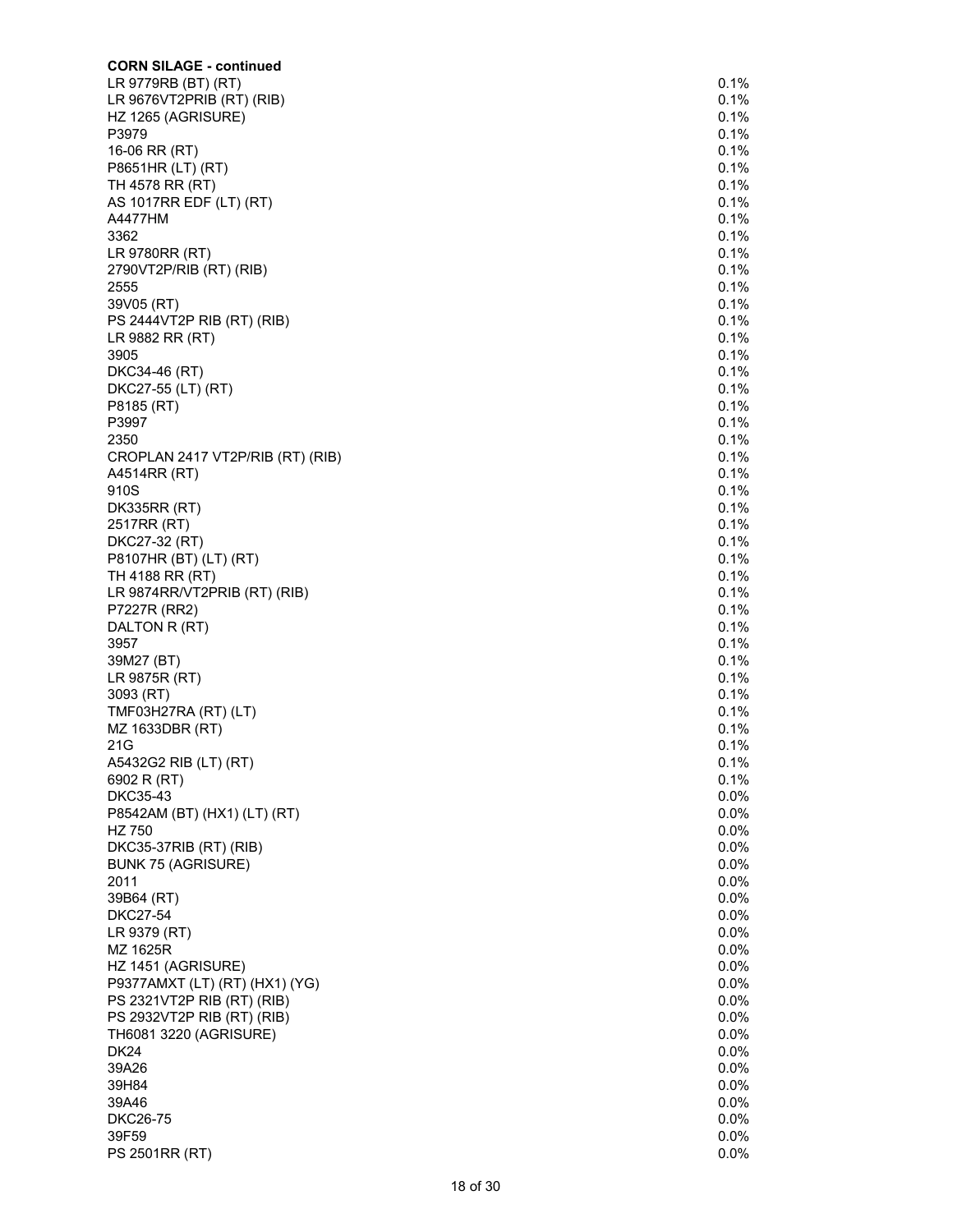| <b>CORN SILAGE - continued</b>         |         |
|----------------------------------------|---------|
| 91B17RR (RT)                           | 0.0%    |
| LF 728R (RT)                           | $0.0\%$ |
| LF 690R (RT)                           | $0.0\%$ |
| MASTERGRAZE                            | $0.0\%$ |
| <b>PS 2210VT2P RIB</b>                 | 0.0%    |
| A5902                                  | $0.0\%$ |
| PS EXTREME RR (RT)                     | $0.0\%$ |
| DKC29-88 RR2 (RT)                      | $0.0\%$ |
| DELICIOUS WON!                         | $0.0\%$ |
| N12R-3000G (LT) (RT)                   | $0.0\%$ |
| TH 8781 (RT)                           | $0.0\%$ |
| LF 730CBR (GENUITY) (VT TRI PRO) (RIB) | $0.0\%$ |
| LR 9983 VT2PRIB (RT) (RIB)             | $0.0\%$ |
| A4646G2 RIB (LT) (RT)                  | 0.0%    |

# **PROCESSING POTATOES - IRRIGATED - 2020 MANITOBA VARIETY ACREAGE REPORT**

| <b>RUSSET BURBANK</b>        | 67.8%   | <b>Based on</b> |
|------------------------------|---------|-----------------|
| <b>RANGER RUSSET (AMISK)</b> | 16.9%   | 48,270          |
| <b>UMATILLA RUSSET</b>       | 8.5%    | <b>Acres</b>    |
| <b>INNOVATOR</b>             | 3.7%    | <b>Reported</b> |
| <b>CLEARWATER RUSSET</b>     | 1.1%    |                 |
| <b>DAKOTA PEARL</b>          | 0.6%    |                 |
| DAKOTA RUSSET                | $0.6\%$ |                 |
| <b>IVORY RUSSET</b>          | 0.3%    |                 |
| AC VIGOR                     | 0.2%    |                 |
| <b>SHEPODY</b>               | $0.1\%$ |                 |
| <b>BLAZER RUSSET</b>         | 0.1%    |                 |
| <b>IVORY CRISP</b>           | 0.1%    |                 |

# **PROCESSING POTATOES - DRYLAND - 2020 MANITOBA VARIETY ACREAGE REPORT**

| <b>RANGER RUSSET (AMISK)</b> | 29.4% | <b>Based on</b> |
|------------------------------|-------|-----------------|
| <b>INNOVATOR</b>             | 17.5% | 1.342           |
| AC VIGOR                     | 17.1% | <b>Acres</b>    |
| <b>RUSSET BURBANK</b>        | 13.9% | <b>Reported</b> |
| <b>UMATILLA RUSSET</b>       | 7.8%  |                 |
| DAKOTA RUSSET                | 7.8%  |                 |
| <b>IVORY CRISP</b>           | 3.7%  |                 |
| DAKOTA PEARL                 | 2.8%  |                 |

# **TABLE POTATOES - 2020 MANITOBA VARIETY ACREAGE REPORT**

| <b>SANGRE</b>            | 25.0%   | <b>Based on</b> |
|--------------------------|---------|-----------------|
| <b>FENWAY RED</b>        | 14.4%   | 5,245           |
| <b>MUSICA</b>            | 13.7%   | <b>Acres</b>    |
| <b>NORLAND</b>           | 13.5%   | <b>Reported</b> |
| <b>COLOMBA</b>           | 7.5%    |                 |
| AC PEREGRINE RED         | 6.6%    |                 |
| <b>VIKING</b>            | 5.9%    |                 |
| <b>WISCONSIN NORLAND</b> | 5.0%    |                 |
| <b>GOLDRUSH</b>          | 3.3%    |                 |
| <b>FENWAY RED</b>        | 1.1%    |                 |
| <b>SATINA</b>            | 1.0%    |                 |
| <b>WHITNEY</b>           | 0.8%    |                 |
| <b>CRISTINA</b>          | 0.7%    |                 |
| YUKON GOLD               | 0.5%    |                 |
| <b>RED PONTIAC</b>       | 0.5%    |                 |
| <b>WARBA</b>             | 0.2%    |                 |
| <b>PURPLE MAGIC</b>      | 0.1%    |                 |
| <b>KENNEBEC</b>          | 0.1%    |                 |
| <b>RUSSIAN BLUE</b>      | $0.0\%$ |                 |
| <b>CLASSIC RUSSET</b>    | $0.0\%$ |                 |
| <b>AMAROSA</b>           | 0.0%    |                 |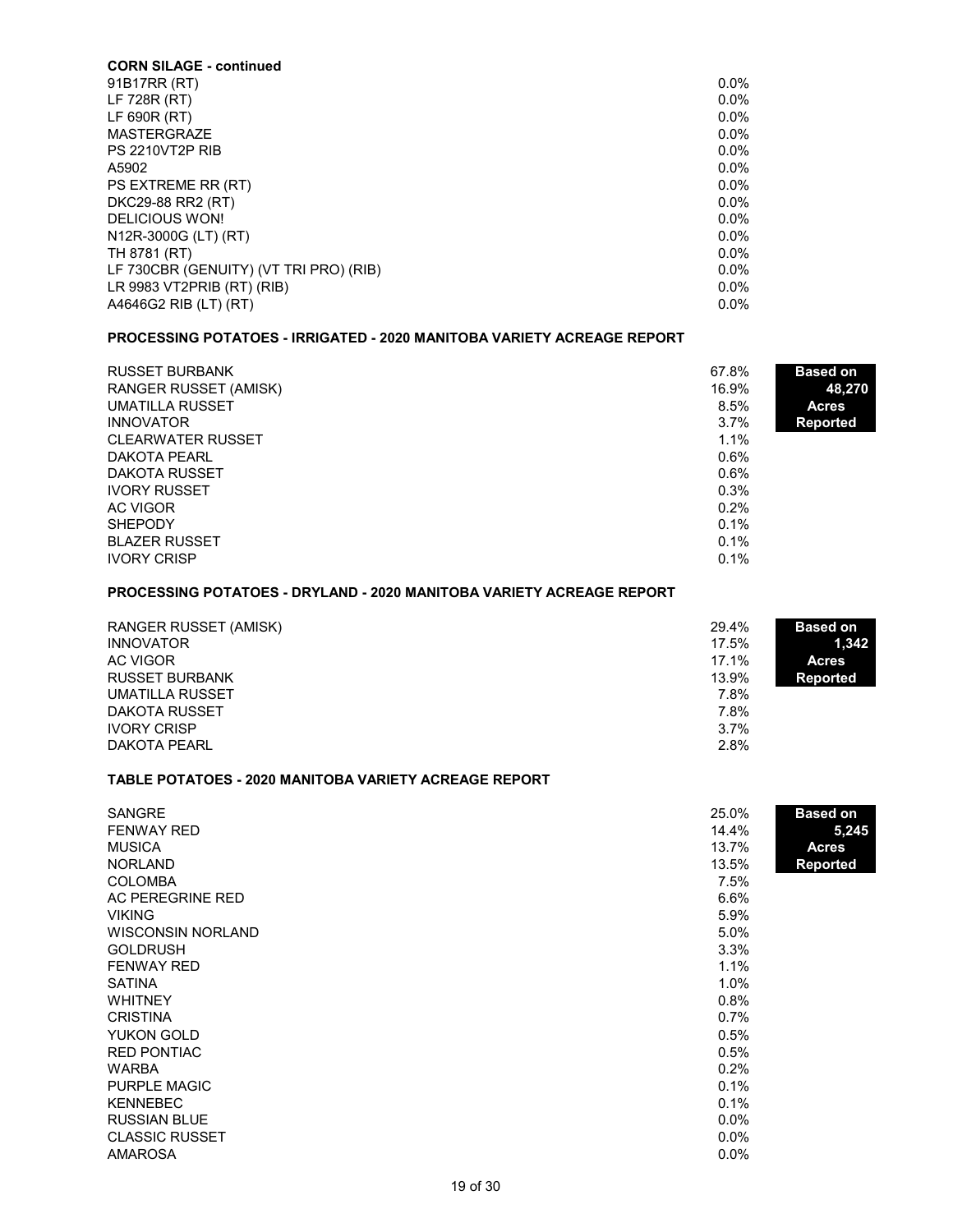## **BEANS SOYBEANS - 2020 MANITOBA VARIETY ACREAGE REPORT**

| S007-Y4 (RT)                             | 17.1%        | Based on  |
|------------------------------------------|--------------|-----------|
| S0009-M2 (RT)                            | 5.1%         | 1,025,788 |
| LS MISTRAL (RT)                          | 4.8%         | Acres     |
| DKB005-52 (RT)                           | 4.8%         | Reported  |
| NO VAR                                   | 4.3%         |           |
| P006A37X (RR2X)                          | 4.1%         |           |
| TH 87003 R2X (RR2X)                      | 3.8%         |           |
| AKRAS R2 (RT)                            | 3.1%         |           |
| NSC SPERLING RR2Y (RT)                   | 2.9%         |           |
| 25-10RY (RT)                             | 2.2%         |           |
| P005A27X (RR2X)                          | 2.1%         |           |
| PS 0027 RR (RT)                          | 1.8%         |           |
| NSC WARREN RR (RT)                       | 1.8%         |           |
| S006-M4X (RR2X)                          | 1.8%         |           |
| 24-10RY (RT)                             | 1.6%         |           |
| NSC WINKLER RR2X (RR2X)                  | 1.4%         |           |
| NSC WATSON RR2Y (RT)                     | 1.4%         |           |
| P00A49X (RR2X)                           | 1.2%         |           |
| LS $001XT$ (RR2X)                        | 1.1%         |           |
| DKB003-29 (RR2X)                         | 1.1%         |           |
| LS SOLAIRE (RT)                          | 1.0%         |           |
| OAC PRUDENCE                             | 1.0%         |           |
| LS 003R24N (RT)                          | 1.0%         |           |
| ASTRO R2 (RT)                            | 1.0%         |           |
| LS 007XT (RR2X)                          | 1.0%         |           |
| B003-29 (RT)                             | 1.0%         |           |
| 23-60R (RT)                              | 0.9%         |           |
| P001A48X (RR2X)                          | 0.9%         |           |
| NSC GLADSTONE RR2Y (RT)                  | 0.9%         |           |
| DKB0009-89 (RR2X)                        | 0.9%         |           |
| S003-Z4X (RR2X)                          | 0.8%         |           |
| MAHONY R2 (RT)                           | 0.8%         |           |
| TH 88007 R2X (RR2X)                      | 0.7%         |           |
| DKB0005-44 (RR2X)                        | 0.7%         |           |
| BARKER R2X (RR2X)                        | 0.7%         |           |
| ISIS RR (RT)                             | 0.6%         |           |
| P005A83X (RR2X)                          | 0.6%         |           |
| NSC REDVERS RR2X (RR2X)                  | 0.6%         |           |
| <b>SIBERIA</b>                           | 0.6%         |           |
| LS ECLIPSE (RT)                          | 0.6%         |           |
| <b>BOURKE R2X (RR2X)</b>                 | 0.6%         |           |
| NSC RICHER RR2Y (RT)                     | 0.5%         |           |
| NOCOMA R2 (RT)                           | 0.5%         |           |
| TH 33003 R2Y (RT)                        | 0.5%         |           |
| DKB002-32 (RR2X)                         | 0.5%         |           |
| P003A97X (RR2X)                          | 0.5%         |           |
| SUNNA R2X (RR2X)<br>PV 16S004 R2X (RR2X) | 0.5%         |           |
|                                          | 0.4%<br>0.4% |           |
| DKB005-51 (RT)<br>S006-W5 (RT)           | 0.4%         |           |
| NSC AUBIGNY RR2X (RR2X)                  | 0.4%         |           |
|                                          | 0.4%         |           |
| P007A08X (RR2X)<br>LS 0036RR (RT)        | 0.4%         |           |
| TH 89004 R2X (RR2X)                      | 0.3%         |           |
| TORRO R2 (RT)                            | 0.3%         |           |
| DKB006-99 (RR2X)                         | 0.3%         |           |
| NSC NEWTON RR2X (RR2X)                   | 0.3%         |           |
| P002A63R (RT)                            | 0.3%         |           |
| DKB006-29 (RR2X)                         | 0.3%         |           |
| PV 15S0009 R2X (RR2X)                    | 0.3%         |           |
| LS 003R22 (RT)                           | 0.3%         |           |
| PS 0068 XR (RR2X)                        | 0.2%         |           |
| NSC CARTIER (RR2X)                       | 0.2%         |           |
|                                          |              |           |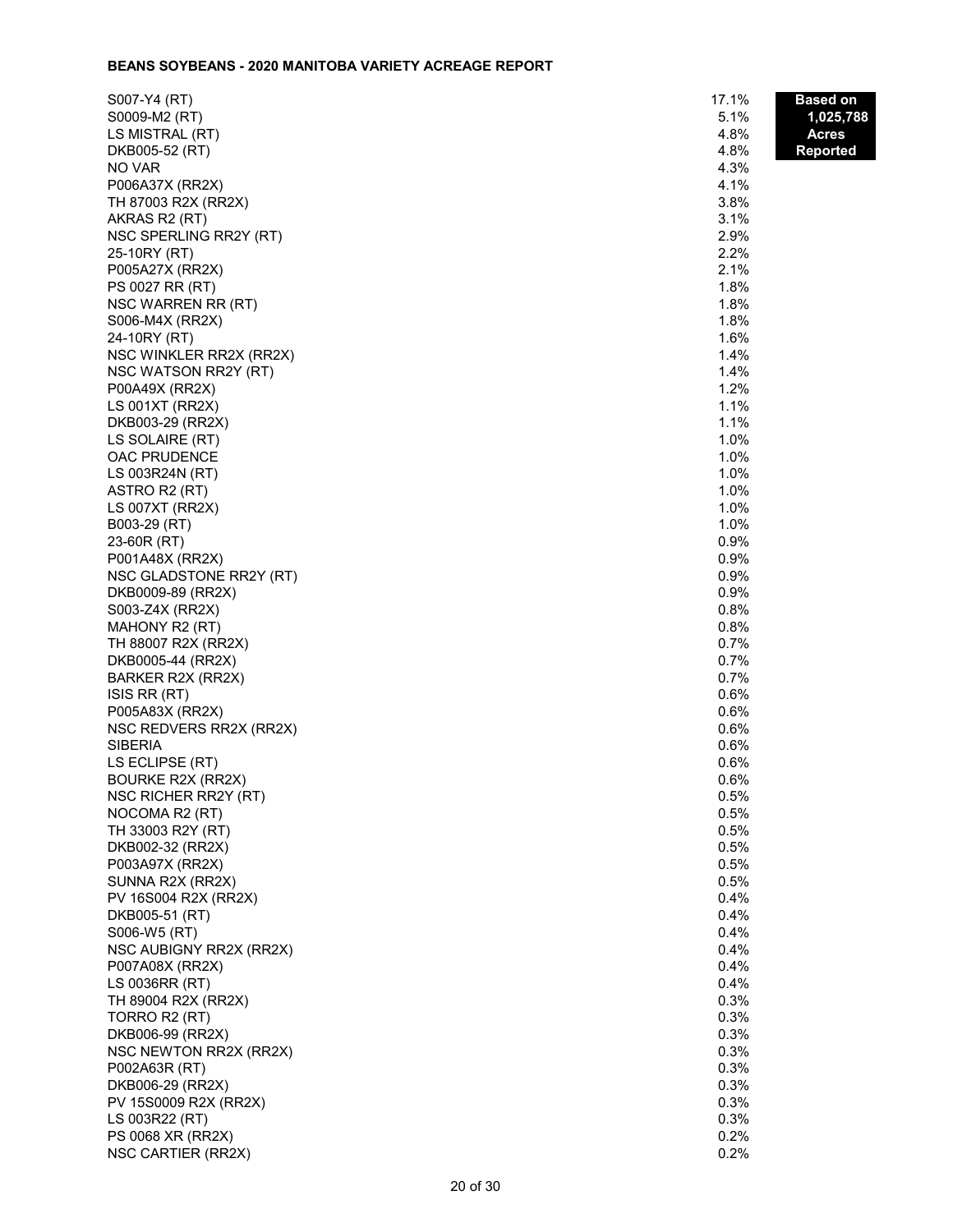| <b>BEANS SOYBEANS - continued</b> |      |
|-----------------------------------|------|
| KUDO R2X (RR2X)                   | 0.2% |
| TH 88005 R2X (RR2X)               | 0.2% |
| NSC CULROSS RR2X (RR2X)           | 0.2% |
| PRINCE R2X (RR2X)                 | 0.2% |
| 2005 RR (RT)                      | 0.2% |
| P007A90R (RT)                     | 0.2% |
| RX00797 (RR2X)                    | 0.2% |
| AAC EDWARD                        | 0.2% |
| RX ACRON (RR2X)                   | 0.2% |
| TH 33005 R2Y (RT)                 | 0.2% |
| BISHOP R2 (RT)                    | 0.1% |
| <b>MAXUS</b>                      | 0.1% |
| B0066L1 (RT)                      | 0.1% |
| TH 32004 R2Y (RT)                 | 0.1% |
| FISHER R2X (RR2X)                 | 0.1% |
| S0007B-7X (RR2X)                  | 0.1% |
| AMIRANI R2                        | 0.1% |
| <b>ASTOR</b>                      | 0.1% |
| LS 004XT (RR2X)                   | 0.1% |
| PS 0074 R2 (RR2)                  | 0.1% |
|                                   |      |
| P0007A73X (RR2X)                  | 0.1% |
| NSC COULEE RR (RT)                | 0.1% |
| DH863                             | 0.1% |
| DEVO R2X (RR2X)                   | 0.1% |
| ELMO E3 (E3)                      | 0.1% |
| TH 87000 R2X (RR2X)               | 0.1% |
| NOTUS R2 (RT)                     | 0.1% |
| VIDAR R2X (RR2X)                  | 0.1% |
| S001-D8X (RR2X)                   | 0.1% |
| NO VAR (NATTO TYPE)               | 0.1% |
| LS 007R22 (RT)                    | 0.1% |
| PV 12S007 RX2 (RT)                | 0.1% |
| TH 24004RR (RT)                   | 0.1% |
| TH 27003RR (RT)                   | 0.1% |
| AC 0800RR (RT)                    | 0.1% |
| LS 004R21 (RT)                    | 0.1% |
| HANA                              | 0.1% |
| DKB04-41 (RT)                     | 0.1% |
| DINERO R2X (RR2X)                 | 0.1% |
| P00A75X (RR2X)                    | 0.1% |
| <b>ACCORD</b>                     | 0.1% |
| 25-04R (RT)                       | 0.1% |
| NSC JORDAN RR2Y (RT)              | 0.1% |
| MANI R2X                          | 0.1% |
| PS 0044 XRN (RR2X)                | 0.1% |
| S007-A2XS (RR2X)                  | 0.1% |
| LS 0065RR (RT)                    | 0.1% |
| 900Y61 (RT)                       | 0.1% |
| NSC MOLLARD (LT)                  | 0.1% |
| 0066 XR (RR2X)                    | 0.1% |
| DKB21-11 (RT)                     | 0.1% |
|                                   |      |
| CP005WPRX (RR2X)                  | 0.1% |
| RENUKA R2X (RR2X)                 | 0.1% |
| KEBEK                             | 0.1% |
| 90B11 (RT)                        | 0.0% |
| 26006RR (RT)                      | 0.0% |
| 900M71 (RT)                       | 0.0% |
| MCLEOD R2 (RT)                    | 0.0% |
| P001T34R (RT)                     | 0.0% |
| 22-60RY (RT)                      | 0.0% |
| 24-12RY (RT)                      | 0.0% |
| B0040L1 (RT)                      | 0.0% |
| TH 79009 E (E3)                   | 0.0% |
| LS 001E020 (E3)                   | 0.0% |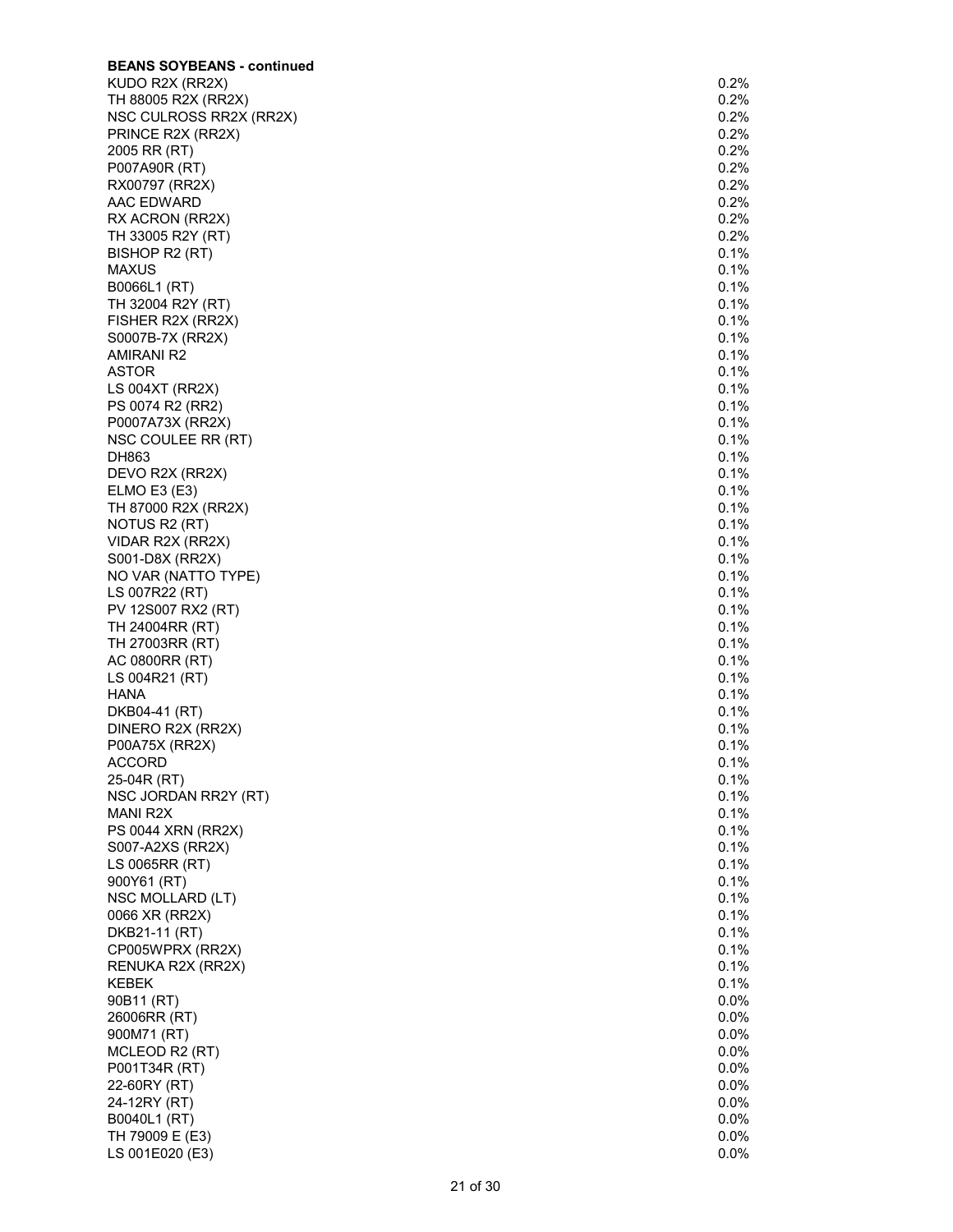| <b>BEANS SOYBEANS - continued</b>  |                 |
|------------------------------------|-----------------|
| XB005Q19X (RR2X)                   | 0.0%            |
| <b>METEOR</b>                      | 0.0%            |
| NSC EXP002E (E3)                   | 0.0%            |
| CP18WPRX (RR2X)                    | 0.0%            |
| N001                               | 0.0%            |
| 90M01 (RT)                         | 0.0%            |
| LS 0028RR (RT)                     | $0.0\%$         |
| LS 005R21 (RT)                     | 0.0%            |
| 90Y01                              | 0.0%            |
| TH 33004R2Y (RT)                   | 0.0%            |
| TH 3303R2Y (RT)                    | 0.0%            |
| P006T46R (RT)                      | 0.0%            |
| S008-N2 (RT)                       | 0.0%            |
| DKB007-67 (RR2X)                   | $0.0\%$<br>0.0% |
| PV 14S008 RR2 (RT)                 | 0.0%            |
| MERRITT R2X (RR2X)<br><b>FJORD</b> | 0.0%            |
| S 00-55                            | 0.0%            |
| 5007                               | 0.0%            |
| <b>NSC2001 (RT)</b>                | 0.0%            |
| NSC 2002 (RT)                      | 0.0%            |
| <b>NSC 2011RR (RT)</b>             | 0.0%            |
| 25-52R (RT)                        | 0.0%            |
| 90M02 (RT)                         | 0.0%            |
| TH 2505RR (RT)                     | $0.0\%$         |
| LS 005R24 (RT)                     | 0.0%            |
| 00703 (RT)                         | 0.0%            |
| P002T04R (RT)                      | 0.0%            |
| TH 35003RR (RT)                    | 0.0%            |
| S003-L3 (RT)                       | 0.0%            |
| NSC STARBUCK (RR2X)                | 0.0%            |
| NSC LEROY RR2Y (RT)                | 0.0%            |
| PV10S005RR2 (RT)                   | 0.0%            |
| DKB01-11 (RT)                      | 0.0%            |
| S001-B1 (RT)                       | 0.0%            |
| FOOTE R2 (RT)                      | 0.0%            |
| LS 006XT (RR2X)                    | 0.0%            |
| CROPLAN RX00918 (RT)               | 0.0%            |
| FRESCO R2X (RR2X)                  | 0.0%            |
| TH89009 R2XN (RR2X)                | 0.0%            |
| XB001D19X (RR2X)                   | 0.0%            |
| 90A06 (RT)                         | 0.0%            |
| VITO R2 (RT)                       | 0.0%            |
| NSC RESTON RR2Y (RT)               | 0.0%            |
| NSC TILSTON RR2Y (RT)              | 0.0%            |
| NSC ARNAUD RR2Y (RT)               | 0.0%            |
| 23-11RY (RT)                       | 0.0%            |
| DUGALDO R2X (RR2X)                 | 0.0%            |
| DKB008-81 (RT)                     | 0.0%            |
| MATEO R2 (RT)                      | 0.0%            |
| DKB24-41 (RT)                      | 0.0%            |
| AAC HALLI                          | 0.0%            |
| P0007A43R (RT)                     | 0.0%            |
| DAYO R2X (RR2X)                    | 0.0%            |
| MARIS R2X (RR2X)                   | 0.0%            |
| LS TRI8XT (RR2X)                   | 0.0%            |
| PV 19S006 R2X (RT)                 | 0.0%            |
| KARPO R2 (RT)                      | 0.0%            |
| S005-C9X (RR2X)                    | 0.0%            |
| S0009-F2X (RR2X)                   | 0.0%            |
| TH 88009 R2X (RR2X)                | 0.0%            |
| <b>AZALEA</b>                      | 0.0%            |
| ND17009GT (RT)                     | 0.0%            |
| B00071RX (RR2X)                    | 0.0%            |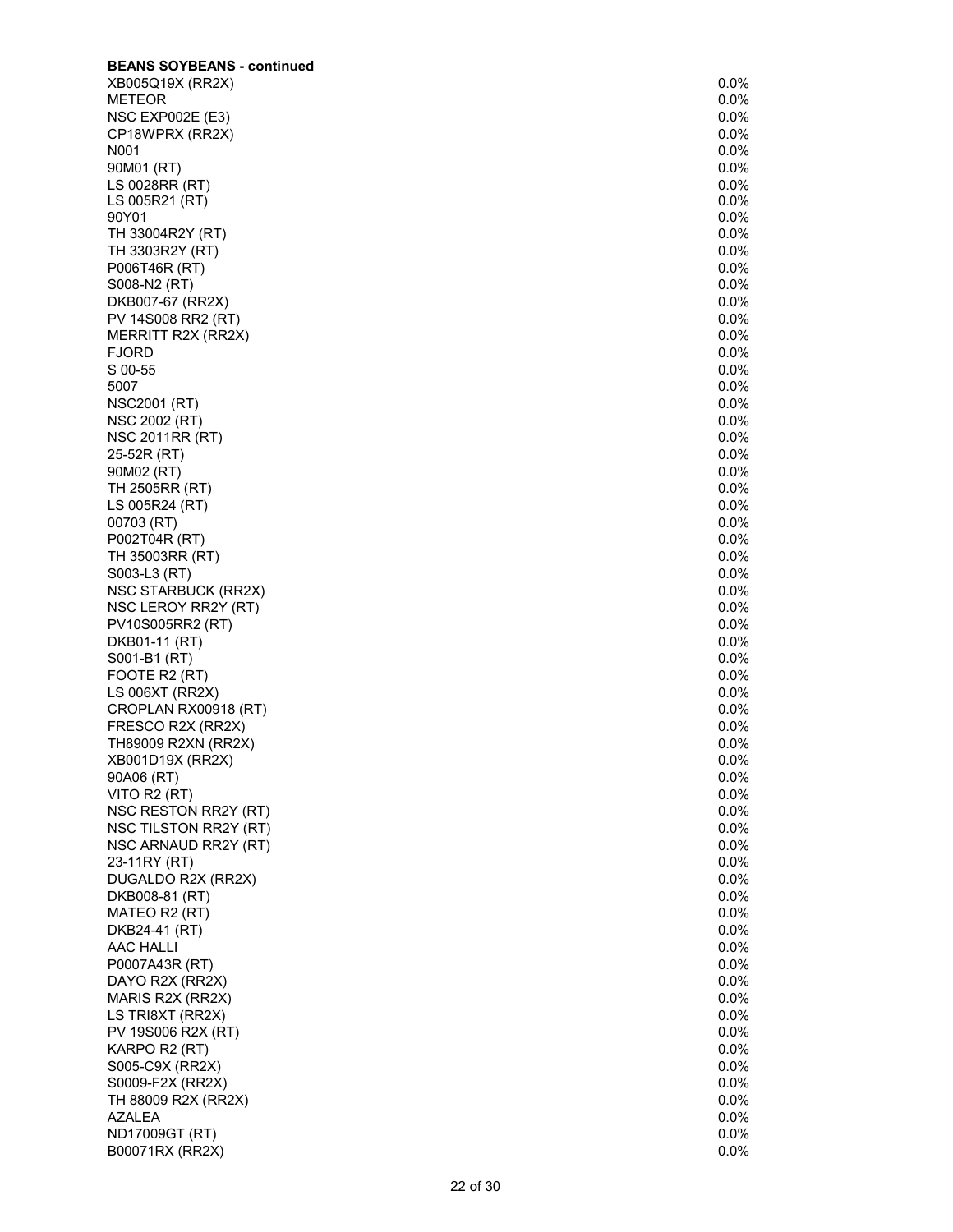#### **BEANS SOYBEANS - continued** P007408X (RR2X) 148 0.0% TH 23006RR (RT) 0.0% 23 0.0% 25 0.0% 25 0.0% 25 0.0% 25 0.0% 25 0.0% 25 0.0% 25 0.0% 25 0.0% 25 0.0% 25 0.0% 2 OAC CARMAN 15 0.0% 27005RR (RT) AAC MANDOR 6.0% OAC MORDEN 30.0% CROPLAN RX00218 (RT) 50 0.0% P0007A65R (RT) 25 0.0% CW1760535 (RR2X) CW1660208-2 (RR2X) 0.0%

# **PEDIGREED SOYBEANS - 2020 MANITOBA VARIETY ACREAGE REPORT**

| S007-Y4 (RT)                            | 5.6% | <b>Based on</b> |
|-----------------------------------------|------|-----------------|
| TH 87003 R2X (RR2X)                     | 5.2% | 78,186          |
| S0009-M2 (RT)                           | 4.7% | <b>Acres</b>    |
| P006A37X (RR2X)                         | 3.7% | <b>Reported</b> |
| AKRAS R2 (RT)                           | 3.4% |                 |
| LS 007XT (RR2X)                         | 3.3% |                 |
| DKB005-52 (RT)                          | 3.0% |                 |
| ASTRO R2 (RT)                           | 2.4% |                 |
| P005A83X (RR2X)                         | 2.3% |                 |
| LS 001XT (RR2X)                         | 2.3% |                 |
| NSC SPERLING RR2Y (RT)                  | 2.3% |                 |
| 25-10RY (RT)                            | 2.2% |                 |
| NSC WATSON RR2Y (RT)                    | 1.8% |                 |
| S001-D8X (RR2X)                         | 1.8% |                 |
| NO VAR                                  | 1.8% |                 |
| NSC WINKLER RR2X (RR2X)                 | 1.8% |                 |
| P005A27X (RR2X)                         | 1.8% |                 |
| <b>BOURKE R2X (RR2X)</b>                | 1.7% |                 |
| 24-10RY (RT)                            | 1.7% |                 |
| P003A97X (RR2X)                         | 1.6% |                 |
| P00A49X (RR2X)                          | 1.5% |                 |
| DKB003-29 (RR2X)                        | 1.4% |                 |
| S003-Z4X (RR2X)                         | 1.4% |                 |
| NSC REDVERS RR2X (RR2X)                 | 1.4% |                 |
| S007-A2XS (RR2X)                        | 1.3% |                 |
| P001A48X (RR2X)                         | 1.3% |                 |
| S005-C9X (RR2X)                         | 1.3% |                 |
| KUDO R2X (RR2X)                         | 1.2% |                 |
| DKB0009-89 (RR2X)                       | 1.1% |                 |
| NSC CARTIER (RR2X)                      | 1.1% |                 |
| MAHONY R2 (RT)                          | 1.0% |                 |
| AMIRANI R2                              | 1.0% |                 |
| XB001D19X (RR2X)                        | 1.0% |                 |
|                                         | 0.9% |                 |
| SUNNA R2X (RR2)<br><b>SIBERIA</b>       | 0.9% |                 |
|                                         | 0.9% |                 |
| TH 89004 R2X (RR2X)<br>DKB002-32 (RR2X) | 0.9% |                 |
| DKB006-29 (RR2X)                        | 0.9% |                 |
|                                         | 0.9% |                 |
| MERRITT R2X (RR2X)                      | 0.8% |                 |
| TH 33003 R2Y (RT)                       | 0.8% |                 |
| S006-M4X (RR2X)                         |      |                 |
| NSC CULROSS RR2X (RR2X)                 | 0.8% |                 |
| DKB005-51 (RT)                          | 0.7% |                 |
| TH 88007 R2X (RR2X)                     | 0.7% |                 |
| TH 88005 R2X (RR2X)                     | 0.7% |                 |
| PV 16S004 R2X (RR2X)                    | 0.7% |                 |
| BARKER R2X (RR2X)                       | 0.6% |                 |
| XB003H19X (RR2X)                        | 0.6% |                 |
| NSC RICHER RR2Y (RT)                    | 0.6% |                 |
| NSC AUBIGNY RR2X (RR2X)                 | 0.6% |                 |
| S0009-F2X (RR2X)                        | 0.6% |                 |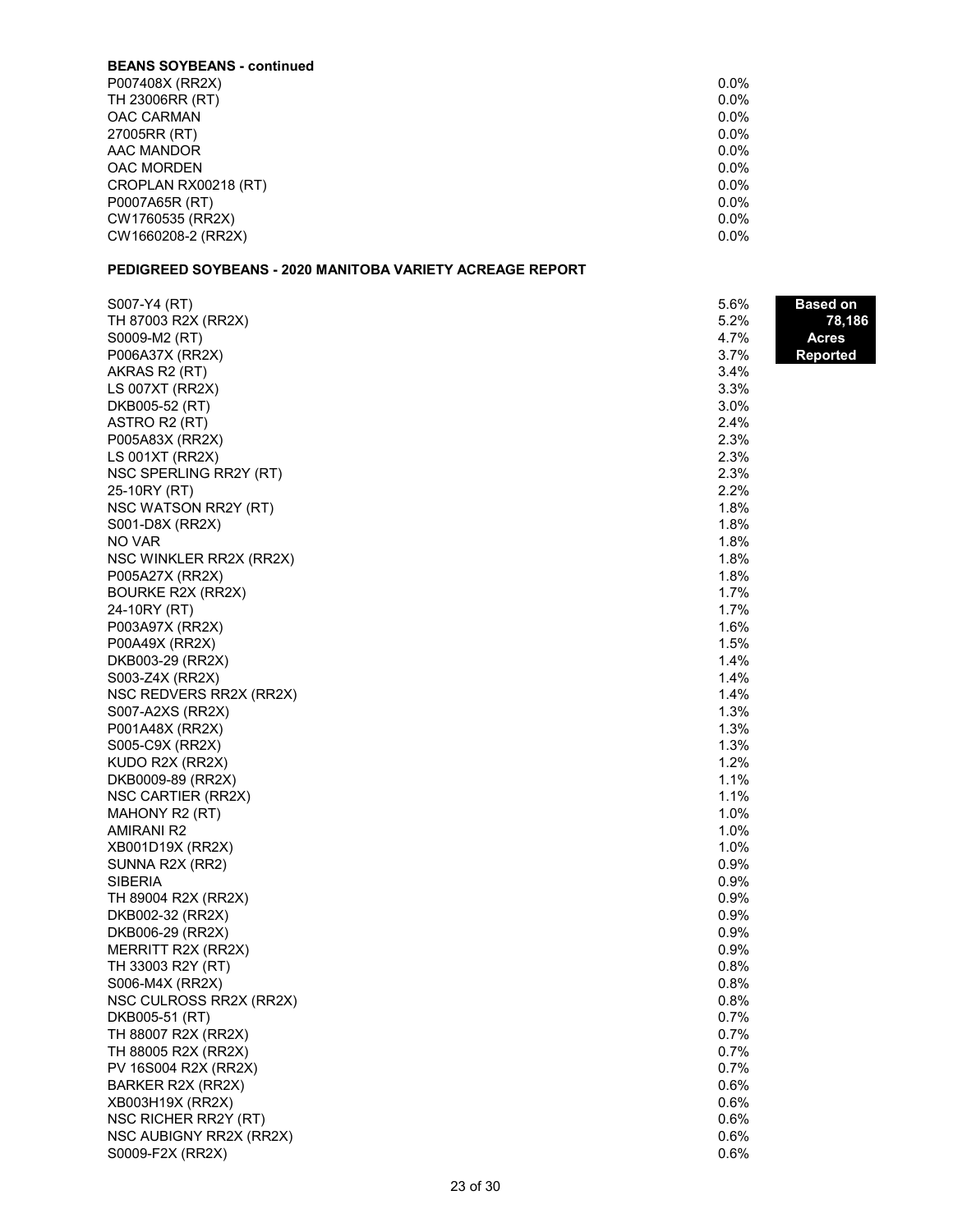| <b>PEDIGREED SOYBEANS - continued</b>   |              |
|-----------------------------------------|--------------|
| RENUKA R2X (RR2X)                       | $0.6\%$      |
| METEOR                                  | 0.5%         |
| B0040L1 (RT)                            | 0.5%         |
| TORRO R2 (RT)                           | 0.5%         |
| P007A08X (RR2X)                         | 0.5%         |
| DKB008-81 (RT)                          | 0.4%         |
| DH863<br>NSC GLADSTONE RR2Y (RT)        | 0.4%<br>0.4% |
| LS MISTRAL (RT)                         | 0.4%         |
| PV 15S0009 R2X (RR2X)                   | 0.4%         |
| PR110196Z012                            | 0.4%         |
| XB005Q19X (RR2X)                        | 0.4%         |
| TH89009 R2XN (RR2X)                     | 0.4%         |
| DKB 003-95 (RR2X)                       | 0.4%         |
| NOCOMA R2 (RR2)                         | 0.4%         |
| TH 32004 R2Y (RT)                       | 0.4%         |
| XB004L19X (RR2X)                        | $0.4\%$      |
| ND17009GT (RT)                          | 0.4%         |
| FOOTE R2 (RT)                           | 0.3%         |
| PRO 0009X95 (RR2X)                      | 0.3%         |
| B0011RX (RR2X)                          | 0.3%         |
| PV 19S006 R2X (RT)                      | 0.3%<br>0.3% |
| HART R2X (RR2X)<br>CP00719RX (RR2X)     | 0.3%         |
| <b>REYNOLDS</b>                         | 0.3%         |
| PS 0068 XR (RR2X)                       | 0.3%         |
| ELMO E3(E3)                             | 0.3%         |
| CP00519RX (RR2X)                        | 0.3%         |
| FISHER R2X (RR2X)                       | 0.3%         |
| NSC WYNYARD RR2X (RR2X)                 | 0.2%         |
| CROPLAN RX00918 (RT)                    | 0.2%         |
| CW1760015 (RR2X)                        | 0.2%         |
| DKB21-11 (RT)                           | 0.2%         |
| AAC HALLI                               | 0.2%         |
| MANI R2X                                | 0.2%         |
| S0007B-7X (RR2X)                        | 0.2%<br>0.2% |
| TH 33005 R2Y (RT)<br>B0030L1 (RT)       | 0.2%         |
| 90M02 (RT)                              | 0.2%         |
| BISHOP R2 (RT)                          | 0.2%         |
| PS 0074 R2 (RR2)                        | 0.2%         |
| <b>NSC EXP002E (E3)</b>                 | 0.2%         |
| 25-02R (RT)                             | 0.2%         |
| CP00419RX (RR2X)                        | 0.2%         |
| CW1760279 (RR2X)                        | 0.2%         |
| TH 88009 R2X (RR2X)                     | 0.2%         |
| P28A94X (RR2X)                          | 0.1%         |
| DKB0003-24 (RR2X)                       | 0.1%         |
| LS TRI7XT (RR2X)                        | 0.1%<br>0.1% |
| SVX00820XTN (RR2X)<br>PRINCE R2X (RR2X) | 0.1%         |
| <b>ASTOR</b>                            | 0.1%         |
| NSC LEROY RR2Y (RT)                     | 0.1%         |
| PV10S005RR2 (RT)                        | 0.1%         |
| LS 004XT (RR2X)                         | 0.1%         |
| DKB006-99 (RR2X)                        | 0.1%         |
| CW1760277 (RR2X)                        | 0.1%         |
| CBZ318A2 (RR2X)                         | 0.1%         |
| CBT018A3 (RR2X)                         | 0.1%         |
| NSC EXP004X (RR2X)                      | 0.1%         |
| B00071RX (RR2X)                         | 0.1%         |
| CW1760276 (RR2X)                        | 0.1%         |
| SC20-2275R2X (RR2X)                     | 0.1%         |
| CROPLAN RX00218 (RT)                    | 0.1%         |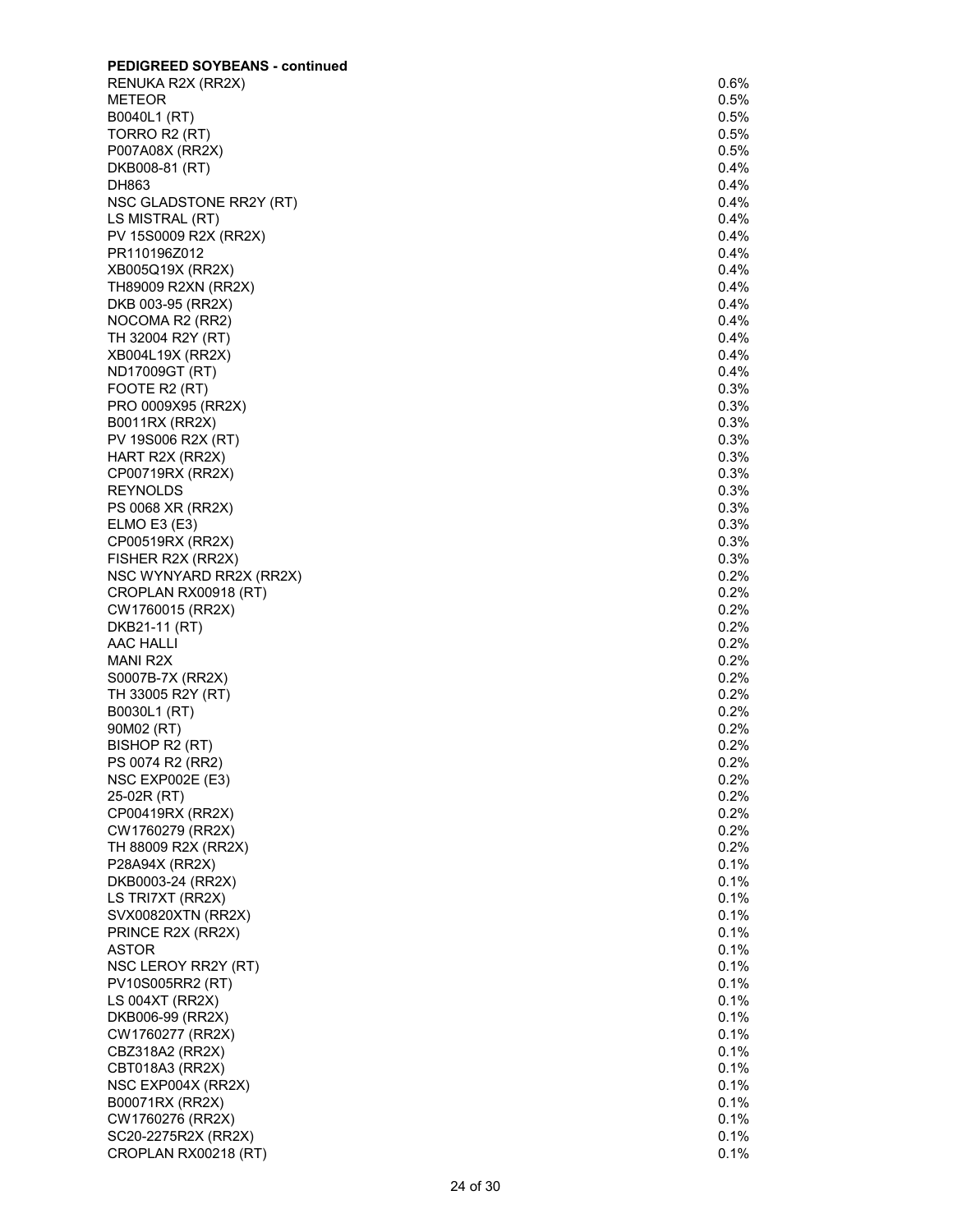| <b>PEDIGREED SOYBEANS - continued</b> |         |
|---------------------------------------|---------|
| CW1760013-2 (RR2X)                    | $0.1\%$ |
| HANA                                  | $0.1\%$ |
| P0007A73X (RR2X)                      | $0.0\%$ |
| DEVO R2X (RR2X)                       | $0.0\%$ |

### **LENTILS - 2020 MANITOBA VARIETY ACREAGE REPORT**

| CDC INVINCIBLE (ST) | 42.8% | <b>Based on</b> |
|---------------------|-------|-----------------|
| RED (NO VAR)        | 21.0% | 2.522           |
| CDC MAXIM (ST)      | 16.7% | <b>Acres</b>    |
| <b>CDC REDMOON</b>  | 12.9% | Reported        |
| CDC IMPULSE (ST)    | 6.6%  |                 |

### **BEANS FABABEANS - 2020 MANITOBA VARIETY ACREAGE REPORT**

| <b>SNOWBIRD</b> | 56.9% | <b>Based on</b> |
|-----------------|-------|-----------------|
| <b>TABOAR</b>   | 19.2% | 6,679           |
| <b>TABASCO</b>  | 7.6%  | <b>Acres</b>    |
| NO VAR          | 7.5%  | Reported        |
| DL TESORO       | 6.4%  |                 |
| DL RICO         | 1.8%  |                 |
| CDC SSNS-1      | 0.6%  |                 |

### **BEANS WHITE PEA - 2020 MANITOBA VARIETY ACREAGE REPORT**

| T9905<br><b>INDI</b><br><b>BOLT</b><br><b>ENVOY</b><br><b>DS105WO</b><br>AAC ARGOSY<br>AAC SHOCK<br>NO VAR (WHITE BEANS)<br><b>PORTAGE</b><br><b>BLIZZARD</b><br><b>NAUTICA</b><br>T9903<br>905 | 51.2%<br><b>Based on</b><br>42,923<br>13.7%<br>8.9%<br><b>Acres</b><br>8.7%<br><b>Reported</b><br>4.4%<br>3.2%<br>3.0%<br>2.1%<br>1.8%<br>1.4%<br>0.5%<br>0.5%<br>0.4% |  |
|-------------------------------------------------------------------------------------------------------------------------------------------------------------------------------------------------|------------------------------------------------------------------------------------------------------------------------------------------------------------------------|--|
| <b>AC CRUISER</b>                                                                                                                                                                               | 0.2%                                                                                                                                                                   |  |

# **BEANS KIDNEY - 2020 MANITOBA VARIETY ACREAGE REPORT**

| <b>RED HAWK</b>           | 46.8%   | <b>Based on</b> |
|---------------------------|---------|-----------------|
| <b>PINK PANTHER</b>       | 33.6%   | 12,402          |
| <b>RAMPART</b>            | $3.9\%$ | <b>Acres</b>    |
| <b>FOXFIRE</b>            | $3.6\%$ | <b>Reported</b> |
| NO VAR (RED KIDNEY BEANS) | 2.5%    |                 |
| <b>RED ROVER</b>          | 2.3%    |                 |
| <b>DYNASTY</b>            | $2.2\%$ |                 |
| <b>CABERNET</b>           | 1.6%    |                 |
| <b>YETI</b>               | 1.3%    |                 |
| <b>MONTCALM</b>           | 1.0%    |                 |
| LRK BIG RED               | $0.9\%$ |                 |
| <b>TALON</b>              | 0.2%    |                 |

#### **BEANS PINTO - 2020 MANITOBA VARIETY ACREAGE REPORT**

| <b>VIBRANT</b>     | 63.1%<br><b>Based on</b> |  |
|--------------------|--------------------------|--|
| <b>WINDBREAKER</b> | 28.3%<br>95,417          |  |
| SV6139GR           | 4.3%<br><b>Acres</b>     |  |
| SV6533GR           | 1.7%<br><b>Reported</b>  |  |
| NO VAR             | 1.1%                     |  |
| <b>MONTERREY</b>   | $0.9\%$                  |  |
| <b>SUNDANCE</b>    | 0.5%                     |  |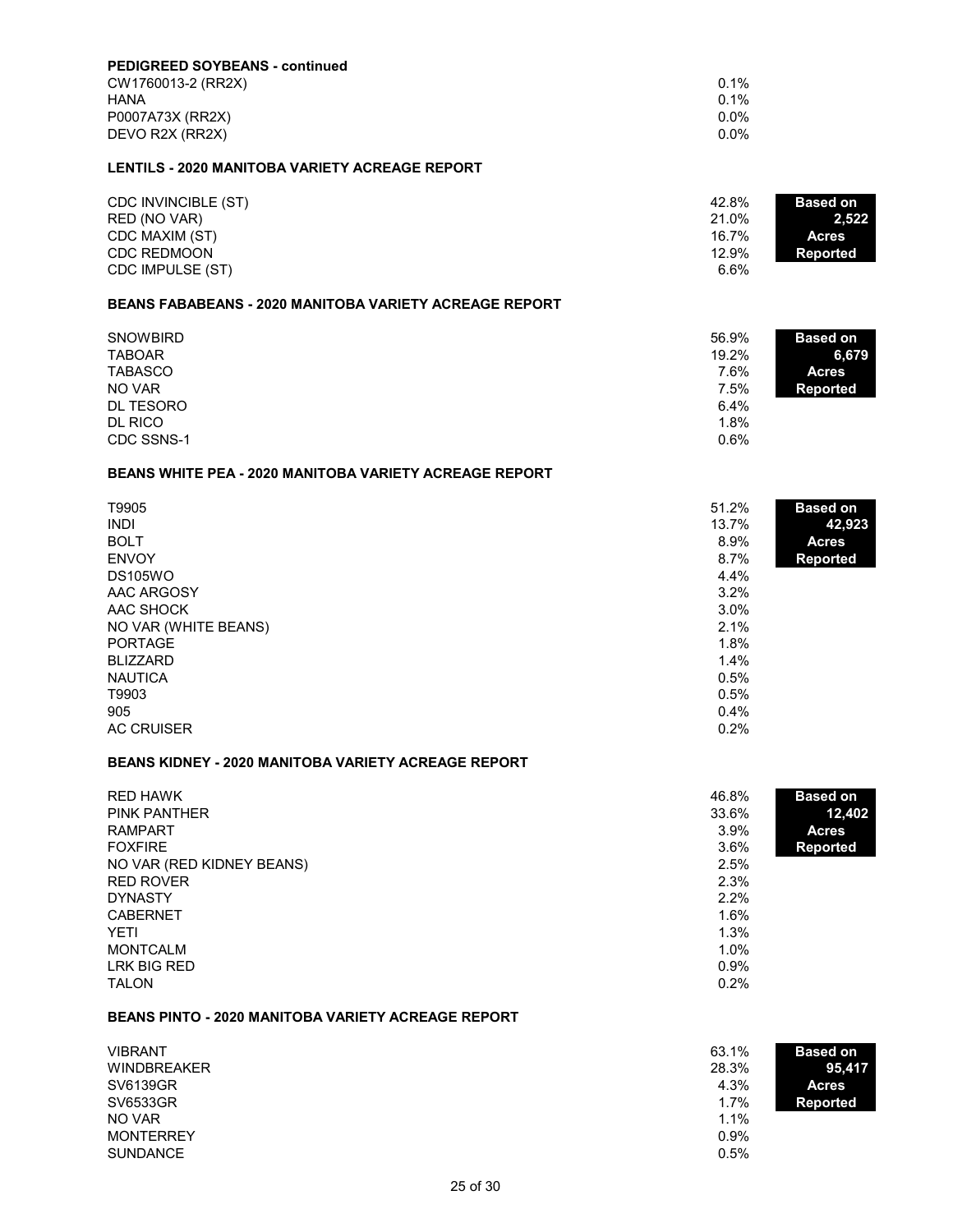| <b>BEANS PINTO - continued</b><br><b>MAVERICK</b><br><b>WINCHESTER</b><br><b>CDC PINTIUM</b><br><b>CDC MARMOT</b>                                                  | 0.2%<br>0.0%<br>0.0%<br>0.0%                                                                            |                                                              |
|--------------------------------------------------------------------------------------------------------------------------------------------------------------------|---------------------------------------------------------------------------------------------------------|--------------------------------------------------------------|
| <b>BEANS CRANBERRY - 2020 MANITOBA VARIETY ACREAGE REPORT</b>                                                                                                      |                                                                                                         |                                                              |
| <b>CRIMSON</b><br><b>CHIANTI</b><br><b>FTNA</b><br>NO VAR (CRANBERRY BEANS)<br>CRAN <sub>09</sub>                                                                  | 43.9%<br>27.0%<br>13.9%<br>12.3%<br>3.0%                                                                | <b>Based on</b><br>5,258<br><b>Acres</b><br><b>Reported</b>  |
| <b>BEANS BLACK - 2020 MANITOBA VARIETY ACREAGE REPORT</b>                                                                                                          |                                                                                                         |                                                              |
| <b>ECLIPSE</b><br>CDC BLACKSTRAP<br><b>BL BLACK TAILS</b><br><b>CDC SUPERJET</b>                                                                                   | 64.4%<br>29.8%<br>5.8%<br>0.1%                                                                          | <b>Based on</b><br>20,940<br><b>Acres</b><br><b>Reported</b> |
| <b>BEANS SMALL RED - 2020 MANITOBA VARIETY ACREAGE REPORT</b>                                                                                                      |                                                                                                         |                                                              |
| <b>MERLOT</b><br>NO VAR (RED MEXICAN BEANS)                                                                                                                        | 75.4%<br>24.6%                                                                                          | <b>Based on</b><br>631<br><b>Acres</b><br><b>Reported</b>    |
| <b>BEANS OTHER DRY EDIBLE - 2020 MANITOBA VARIETY ACREAGE REPORT</b>                                                                                               |                                                                                                         |                                                              |
| NO VAR (GREAT NORTHERN)<br><b>BERYL</b><br>ROSETTA (PINK BEANS)<br>NO VAR (YELLOW)<br>GN ARIES GN-5106<br>PINK FLOYD<br>NO VAR (BROWN BEAN)                        | 57.4%<br>10.2%<br>9.7%<br>8.8%<br>7.3%<br>5.8%<br>0.8%                                                  | <b>Based on</b><br>7,538<br><b>Acres</b><br><b>Reported</b>  |
| HEMP (GRAIN) - 2020 MANITOBA VARIETY ACREAGE REPORT                                                                                                                |                                                                                                         |                                                              |
| KATANI<br><b>FINOLA</b><br>NO VAR<br>X59<br>CRS-1<br><b>CANMA</b><br><b>JOEY</b><br><b>GRANMA</b><br>CFX-2<br><b>CANDA</b><br>CFX-1<br>CARMAGNOLA<br><b>ALYSSA</b> | 31.1%<br>16.6%<br>12.7%<br>9.2%<br>7.4%<br>6.4%<br>4.5%<br>4.3%<br>3.5%<br>2.6%<br>1.2%<br>0.4%<br>0.1% | <b>Based on</b><br>11,308<br><b>Acres</b><br><b>Reported</b> |
| <b>ORGANIC HEMP GRAIN - 2020 MANITOBA VARIETY ACREAGE REPORT</b>                                                                                                   |                                                                                                         |                                                              |
| <b>FINOLA</b><br>CRS-1<br>X59<br><b>CANMA</b>                                                                                                                      | 76.1%<br>8.4%<br>8.1%<br>7.4%                                                                           | <b>Based on</b><br>1,082<br><b>Acres</b><br><b>Reported</b>  |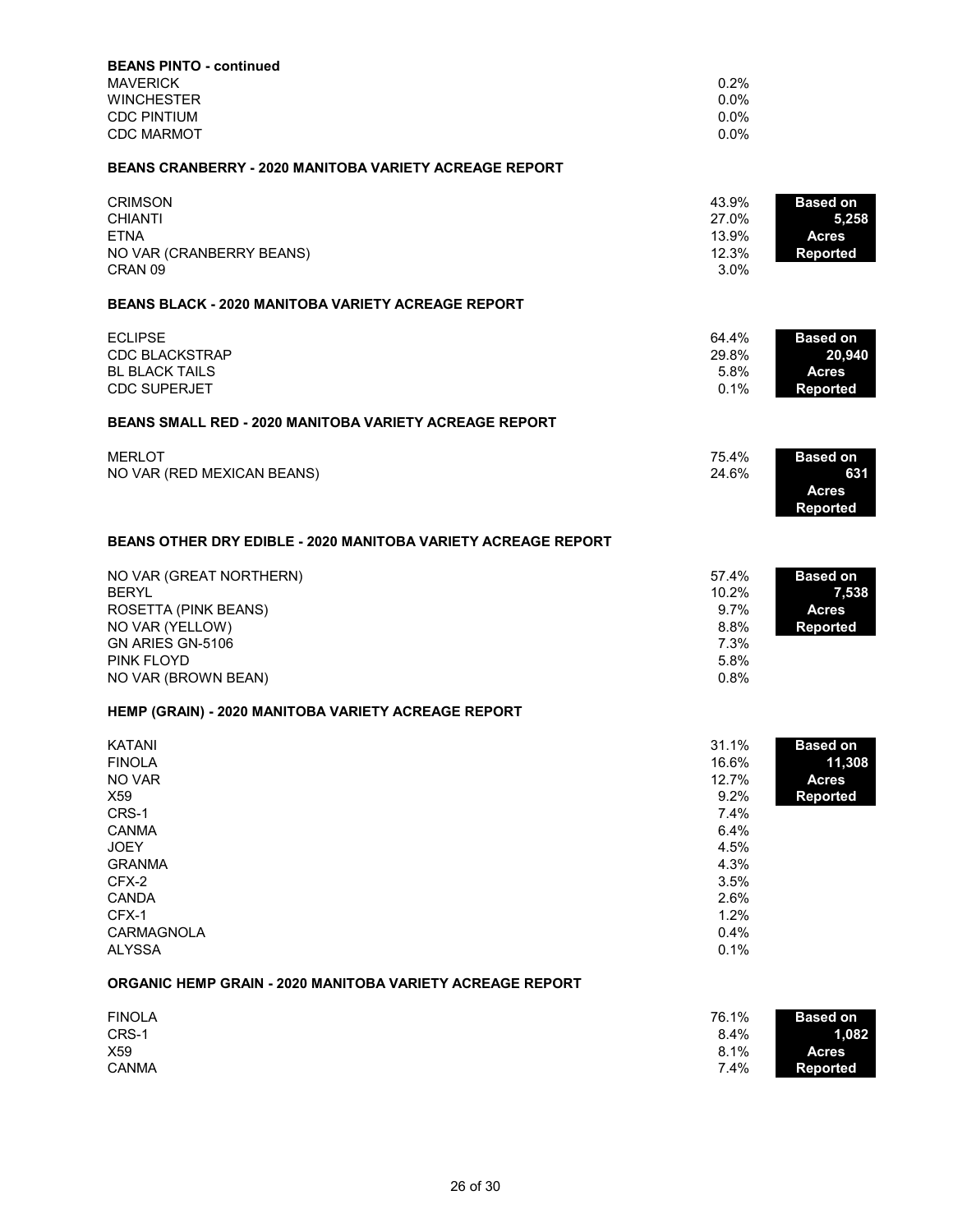#### **CANARYSEED - 2020 MANITOBA VARIETY ACREAGE REPORT**

| <b>KEET</b>      | 42.7%<br><b>Based on</b> |       |
|------------------|--------------------------|-------|
| CDC CIBO         | 24.7%                    | 5,120 |
| <b>ELIAS</b>     | 18.4%<br><b>Acres</b>    |       |
| <b>CDC CALVI</b> | 8.2%<br><b>Reported</b>  |       |
| NO VAR           | 6.0%                     |       |

#### **MILLET - PROSO - 2020 MANITOBA VARIETY ACREAGE REPORT**

| NO VAR (RED)        | 37.7%   | <b>Based on</b> |
|---------------------|---------|-----------------|
| NO VAR (PROSO)      | 16.0%   | 10,426          |
| CERISE (RED)        | 15.5%   | <b>Acres</b>    |
| HORIZON (WHITE)     | $9.7\%$ | <b>Reported</b> |
| NO VAR (WHITE)      | 9.3%    |                 |
| DAWN (WHITE)        | 4.4%    |                 |
| SUNRISE (WHITE)     | 4.0%    |                 |
| <b>CROWN</b>        | 3.2%    |                 |
| <b>PRAIRIE GOLD</b> | 0.2%    |                 |

### **MILLET - FOXTAIL SEED - 2020 MANITOBA VARIETY ACREAGE REPORT**

| <b>GERMAN GOLDEN</b> | 89.6% | <b>Based on</b> |
|----------------------|-------|-----------------|
| NO VAR               | 7.6%  | 898             |
| <b>SIBERIAN</b>      | 2.8%  | Acres           |
|                      |       | Reported        |

# **COMMON ALFALFA SEED - 2020 MANITOBA VARIETY ACREAGE REPORT**

| NO VAR                         | 58.6% | <b>Based on</b> |
|--------------------------------|-------|-----------------|
| AC NORDICA                     | 6.7%  | 7,505           |
| 5301                           | 6.6%  | <b>Acres</b>    |
| <b>ALGONQUIN</b>               | 5.4%  | <b>Reported</b> |
| CIMARRON VL400 NORTHSTAR SEEDS | 4.0%  |                 |
| <b>PLATO</b>                   | 3.6%  |                 |
| SPREDOR 4                      | 2.5%  |                 |
| <b>TRIADE</b>                  | 2.1%  |                 |
| <b>SATELLITE</b>               | 2.0%  |                 |
| SPREDOR 5                      | 1.9%  |                 |
| ML 2000                        | 1.8%  |                 |
| <b>PGI 212</b>                 | 1.2%  |                 |
| <b>SANSAR</b>                  | 0.8%  |                 |
| <b>MATRIX</b>                  | 0.8%  |                 |
| <b>RUNNER</b>                  | 0.5%  |                 |
| <b>LACTATOR</b>                | 0.5%  |                 |
| <b>L447HD</b>                  | 0.5%  |                 |
| <b>CRENO</b>                   | 0.4%  |                 |
| SEEDAR 60                      | 0.2%  |                 |

#### **PEDIGREED ALFALFA SEED - 2020 MANITOBA VARIETY ACREAGE REPORT**

| <b>ALGONQUIN</b>     | 9.8%    | <b>Based on</b> |
|----------------------|---------|-----------------|
| <b>PLATO</b>         | 7.3%    | 7,311           |
| 5301                 | $6.0\%$ | <b>Acres</b>    |
| PICKSEED VISION      | 4.6%    | Reported        |
| <b>RUGGED</b>        | 4.4%    |                 |
| <b>BARRICADE SLT</b> | 4.3%    |                 |
| <b>RUNNER</b>        | 4.1%    |                 |
| <b>PERFORMER</b>     | 3.7%    |                 |
| <b>PLANET</b>        | 2.9%    |                 |
| <b>OCTANE</b>        | 2.7%    |                 |
| 4020 MF              | 2.6%    |                 |
| 3010                 | 2.5%    |                 |
| <b>MAGNUM 7-WET</b>  | 2.4%    |                 |
| <b>L447HD</b>        | 2.2%    |                 |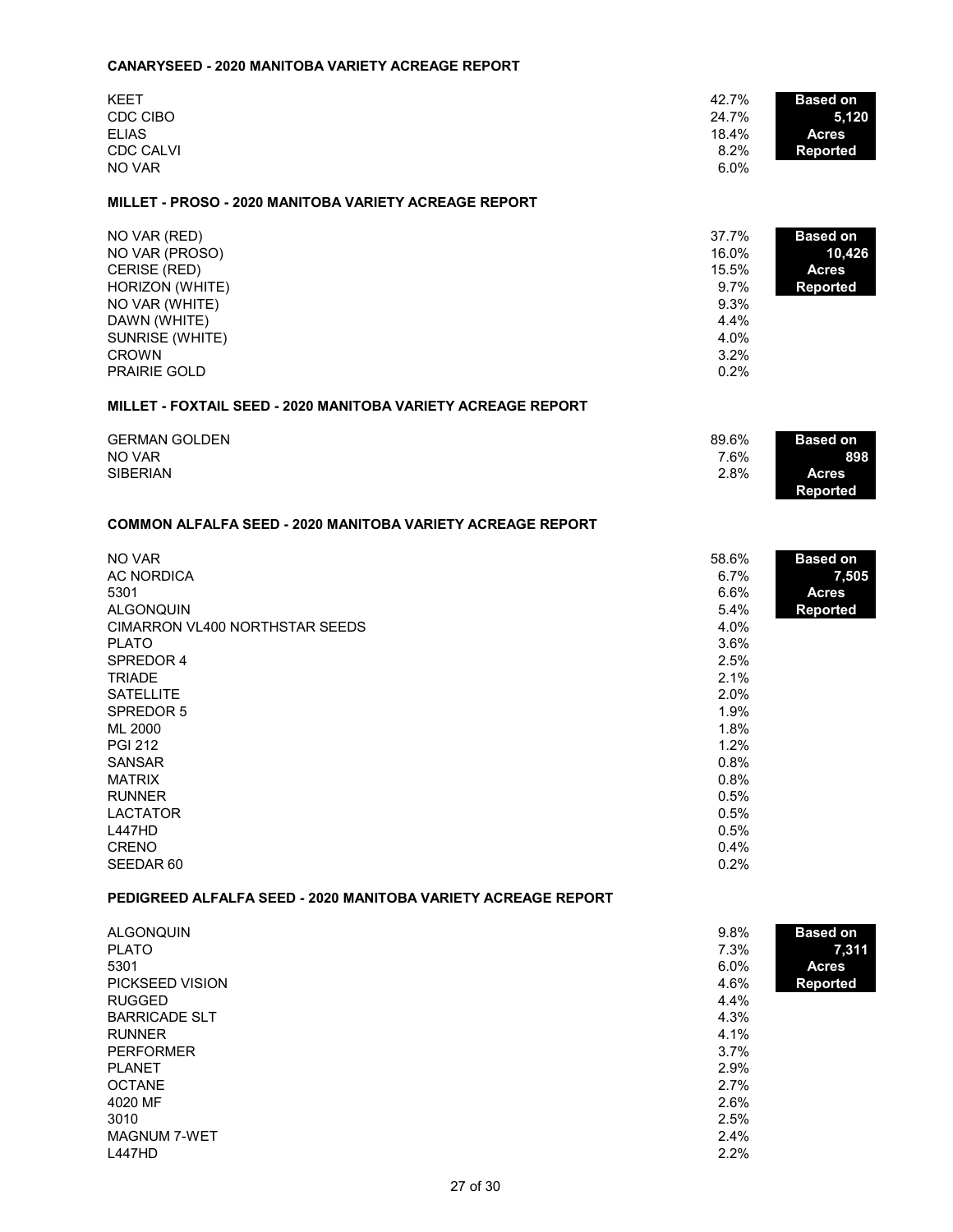| PEDIGREED ALFALFA SEED - continued |      |
|------------------------------------|------|
| FG 4S35                            | 2.1% |
| SW5213                             | 2.1% |
| <b>SATELLITE</b>                   | 2.1% |
| <b>AC NORDICA</b>                  | 2.0% |
| <b>SUTTER</b>                      | 2.0% |
| CIMARRON VL500                     | 2.0% |
| <b>DAKOTA</b>                      | 2.0% |
| 2010                               | 2.0% |
| <b>BARDINE</b>                     | 2.0% |
| SW1403                             | 1.9% |
| 57Q53                              | 1.9% |
| KEY <sub>2</sub>                   | 1.8% |
| AR-302                             | 1.8% |
| <b>ENDURANCE</b>                   | 1.7% |
| 4030                               | 1.7% |
| <b>ALPHA</b>                       | 1.7% |
| AAC MEADOWVIEW                     | 1.7% |
| <b>LADAK</b>                       | 1.6% |
| CANNELLE                           | 1.3% |
| <b>SIDEWINDER</b>                  | 1.2% |
| <b>SANDITI</b>                     | 1.1% |
| AAC TRUEMAN                        | 1.0% |
| CWA112002                          | 0.9% |
| <b>DURANGO</b>                     | 0.8% |
| 11XXP07                            | 0.5% |
| <b>PGI 212</b>                     | 0.1% |

# **TIMOTHY SEED PEDIGREED - 2020 MANITOBA VARIETY ACREAGE REPORT**

| <b>CLIMAX</b>       | 13.7% | <b>Based on</b> |
|---------------------|-------|-----------------|
| <b>COMER</b>        | 12.0% | 11,827          |
| NO VAR              | 9.6%  | <b>Acres</b>    |
| <b>ATURO</b>        | 7.6%  | <b>Reported</b> |
| <b>RICHMOND</b>     | 6.8%  |                 |
| <b>SUMMER GRAZE</b> | 5.8%  |                 |
| <b>COMTAL</b>       | 5.3%  |                 |
| <b>BARPENTA</b>     | 4.6%  |                 |
| <b>PROMESSE</b>     | 3.5%  |                 |
| <b>POLARKING</b>    | 3.0%  |                 |
| <b>RASANT</b>       | 2.0%  |                 |
| <b>EXPRESS</b>      | 2.0%  |                 |
| <b>AC ALLIANCE</b>  | 1.9%  |                 |
| <b>ERECTA</b>       | 1.9%  |                 |
| <b>HORIZON</b>      | 1.9%  |                 |
| <b>CLAIR</b>        | 1.7%  |                 |
| <b>ASKEL</b>        | 1.5%  |                 |
| <b>LISCHKA</b>      | 1.4%  |                 |
| <b>TIFFANY</b>      | 1.3%  |                 |
| <b>OVATION</b>      | 1.3%  |                 |
| <b>ITASCA</b>       | 1.2%  |                 |
| <b>BARFLEO</b>      | 1.2%  |                 |
| <b>ARLAKA</b>       | 1.2%  |                 |
| <b>KABA</b>         | 1.2%  |                 |
| <b>WINNETOU</b>     | 1.2%  |                 |
| <b>AC OPAL</b>      | 1.0%  |                 |
| <b>ANJO</b>         | 1.0%  |                 |
| <b>TREASURE</b>     | 0.9%  |                 |
| <b>ENGMO</b>        | 0.7%  |                 |
| <b>IMPACTOR</b>     | 0.5%  |                 |
| <b>NOSAPPU</b>      | 0.4%  |                 |
| <b>HOKUO</b>        | 0.3%  |                 |
| <b>BARONAISE</b>    | 0.3%  |                 |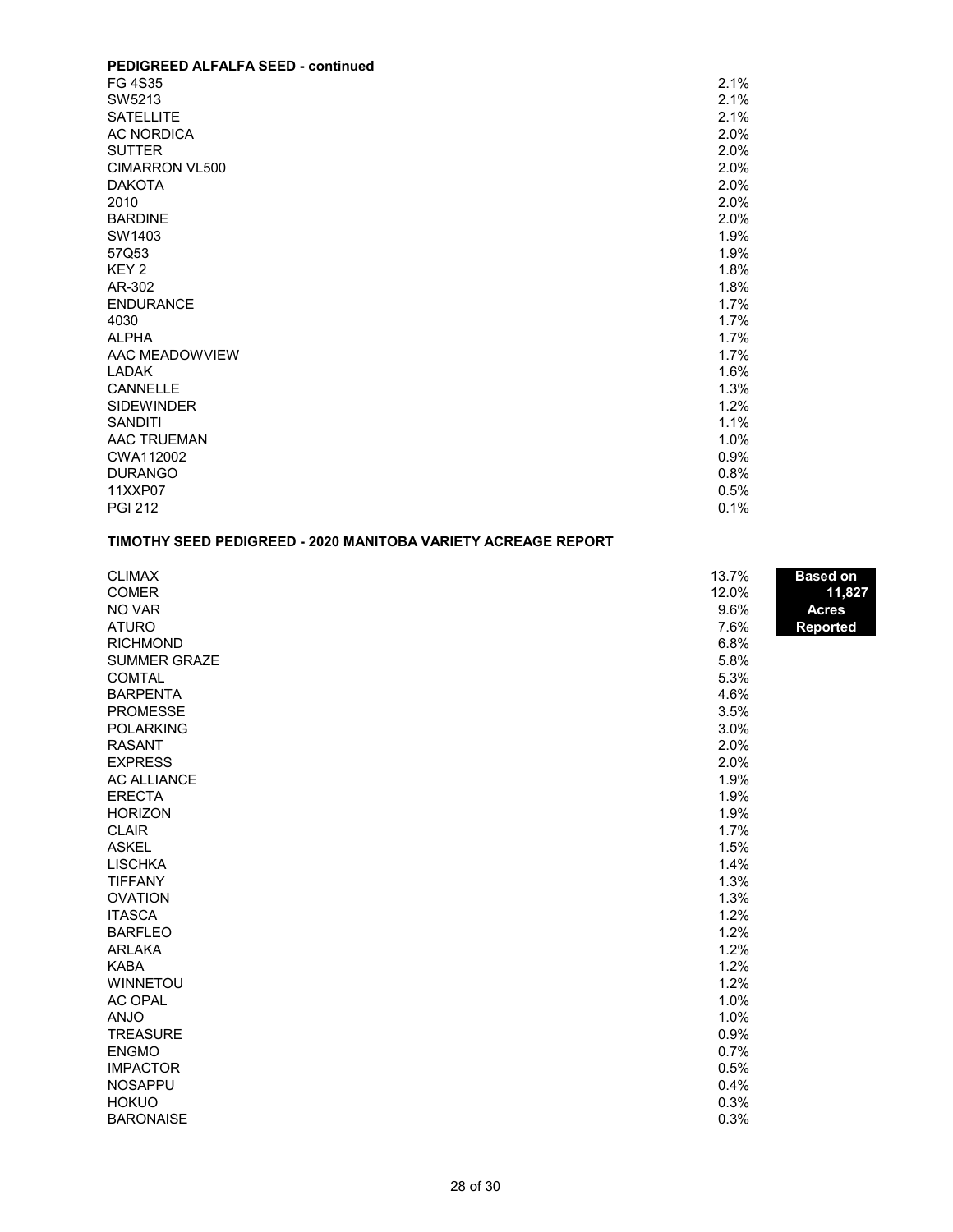# **ANNUAL RYEGRASS (SEED) - 2020 MANITOBA VARIETY ACREAGE REPORT**

| NO VAR<br><b>AUBADE</b>  | 27.6%<br><b>Based on</b><br>16.9%<br>6,262 |  |
|--------------------------|--------------------------------------------|--|
| <b>BIG BANG</b>          | 14.3%<br><b>Acres</b>                      |  |
| <b>FALLADINO</b>         | 7.7%<br>Reported                           |  |
| <b>MAGNUM</b>            | 6.8%                                       |  |
| NO VAR (WESTERWOLD)      | 6.1%                                       |  |
| BARTIMUM                 | 5.6%                                       |  |
| <b>BARTIGRA</b>          | 4.7%                                       |  |
| <b>HELLEN</b>            | 4.6%                                       |  |
| LACTIMO                  | 3.2%                                       |  |
| <b>SUXYL</b>             | 2.4%                                       |  |
| MAGLOIRE NORTHSTAR SEEDS | 0.1%                                       |  |

# **PERENNIAL RYEGRASS (SEED) - 2020 MANITOBA VARIETY ACREAGE REPORT**

| PANGEA (TURF TYPE)     | 10.7% | <b>Based on</b> |
|------------------------|-------|-----------------|
| <b>PLAYER</b>          | 9.4%  | 22,473          |
| <b>BELLEVUE</b>        | 8.1%  | <b>Acres</b>    |
| <b>DOMINATOR</b>       | 7.3%  | <b>Reported</b> |
| NO VAR                 | 6.3%  |                 |
| PLATEAU                | 4.1%  |                 |
| <b>SUNSTREAKER</b>     | 4.0%  |                 |
| FIESTA 4               | 3.7%  |                 |
| <b>VOLUNTEER</b>       | 3.3%  |                 |
| <b>PASSPORT</b>        | 3.1%  |                 |
| <b>RIPTIDE</b>         | 2.9%  |                 |
| ALL SPORT 3            | 2.6%  |                 |
| PICKSEED SIDEWAYS      | 2.3%  |                 |
| <b>ALLSPORT 5</b>      | 2.1%  |                 |
| TOP HAT II             | 2.0%  |                 |
| <b>CHAPARRAL</b>       | 1.9%  |                 |
| <b>RINGLES</b>         | 1.9%  |                 |
| <b>HANCOCK</b>         | 1.9%  |                 |
| <b>CUTTER 2</b>        | 1.9%  |                 |
| <b>UMPQUA</b>          | 1.4%  |                 |
| <b>TETRADARK</b>       | 1.4%  |                 |
| <b>KARMA</b>           | 1.4%  |                 |
| <b>MAN O'WAR</b>       | 1.4%  |                 |
| PROMINENT              | 1.3%  |                 |
| <b>SEABISCUIT</b>      | 1.3%  |                 |
| <b>PARAGON</b>         | 1.3%  |                 |
| <b>MANHATTAN 6 GLR</b> | 1.3%  |                 |
| SR 4600                | 1.2%  |                 |
| IQ (CIS-PR-75)         | 1.1%  |                 |
| <b>MENSA</b>           | 0.9%  |                 |
| PROLINE ST             | 0.8%  |                 |
| <b>FASTBALL RGL</b>    | 0.7%  |                 |
| <b>DESCHUTES</b>       | 0.7%  |                 |
| <b>RACER II</b>        | 0.7%  |                 |
| <b>BAREURO</b>         | 0.7%  |                 |
| <b>BENCHMARK</b>       | 0.7%  |                 |
| <b>CITATION III</b>    | 0.6%  |                 |
| <b>GRAY FOX</b>        | 0.5%  |                 |
| <b>FANCY</b>           | 0.4%  |                 |
| <b>AFFIRMED</b>        | 0.3%  |                 |
| <b>HOME RUN</b>        | 0.3%  |                 |
| <b>THRIVE</b>          | 0.2%  |                 |
| <b>DILIGENT</b>        | 0.0%  |                 |